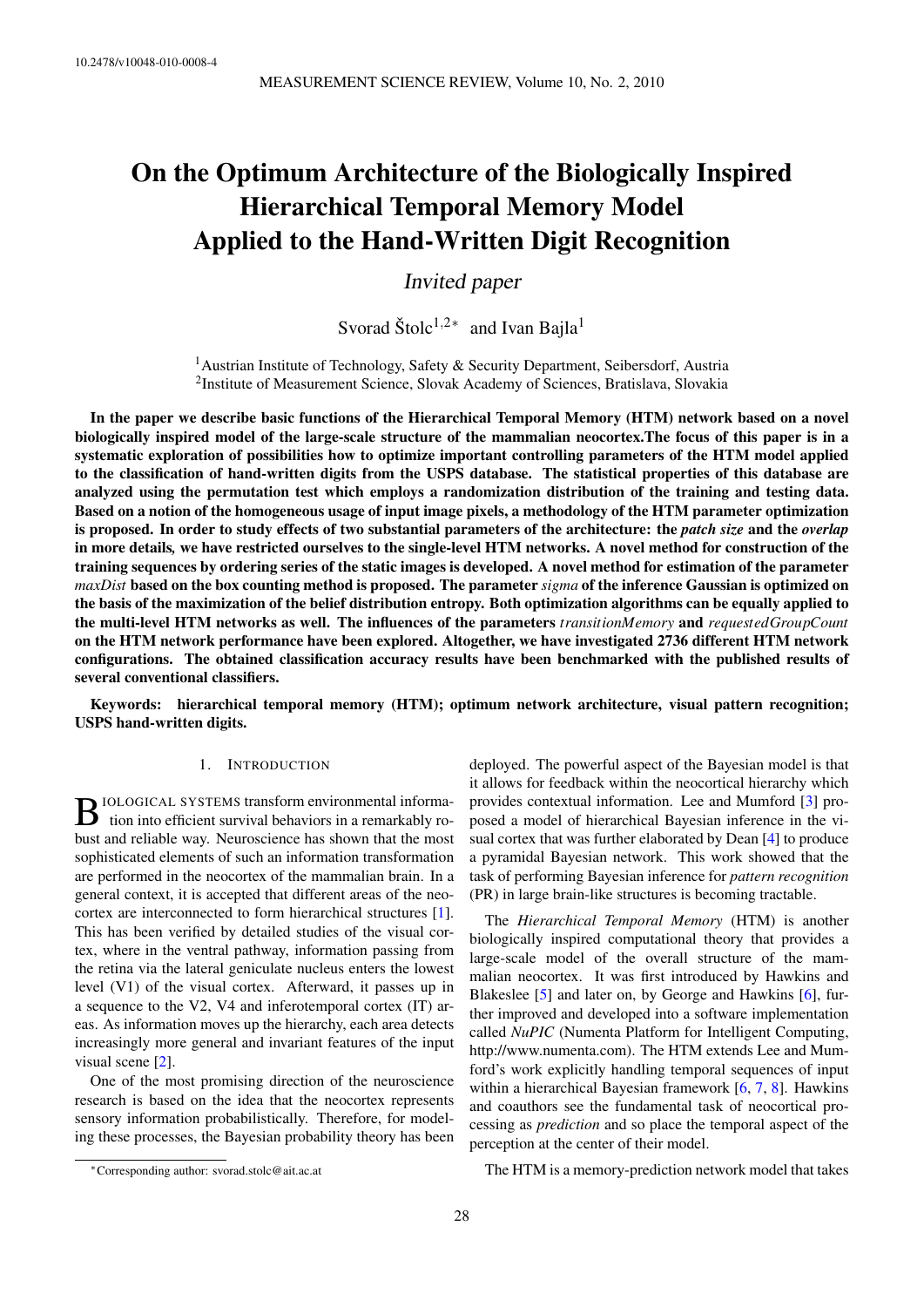advantage of the Bayesian belief propagation and revision techniques. The roles of biological cortical regions and subregions are mimicked by the network nodes which are computationally identical and represent basic building blocks of the HTM architecture. It is the hierarchical structure and temporal relations contained in a training data that serve the HTM nodes for extracting invariant representations of the outer world's causes or, in other words, the categories of input patterns. As a state-of-the-art approach, the HTM has principal potential for resolving difficult PR problems that have not been handled so far.

There are several open issues of the research into the HTM, in particular, only a little attention has been devoted to the construction of the optimum HTM architectures for specific practical applications. For example, in the field of PR problems addressed up to now using the NuPIC tool, for searching optimum values of several model parameters, which control the learning and inference processes in the HTM nodes, the task has been completely delegated to the user's trial-anderror computer experimentation.

No systematic research of the relation of the random nature of the input visual data to the vector quantization process (the parameter *maxDist*) and to the Gaussian inference (the parameter *sigma*) has been carried out. To our knowledge, no analysis of the influence of various node overlap schemes in relation to the utilization of the information originating from individual image pixels has been published.

In this paper, we concentrate ourselves exactly on the research into these aspects of the construction of the optimum single-level HTM network dedicated to the specific PR problem – the recognition of the hand-written digits contained in the internationally accepted USPS database [\[9\]](#page-20-8). This choice is based on the fact that the recognition accuracy achieved by various classifiers applied to this database is well documented and benchmarked in the literature [\[9,](#page-20-8) [10\]](#page-20-9). The restriction to the single-level architectures in this study is motivated by the effort to explore in more details effects of substantial controlling parameters of the HTM network on its performance.

Related to the PR problem of USPS, it should be noted that several attempts to apply the HTM network to this task have already been published. In [\[11,](#page-20-10) [12\]](#page-20-11), an own implementation of the HTM model was applied to the binary version of the USPS digits. The authors selected a fixed two-level architecture and manually experimented with the learning parameter *maxDist* and inference parameter *sigma.* They did not explore the suitability of the architecture, neither the parameter optimization process. The best recognition accuracy achieved was 96.32%.

In the report [\[13\]](#page-20-12), the first NuPIC "Pictures Demo" program was adopted to the USPS recognition problem. Again, it was a two-level architecture applied to the binary versions of the USPS digits. The author reported the best recognition accuracy achieved of 96.26%.

The most recent activities related to various applications of the HTM to PR of the USPS digits have been reflected in the Numenta discussion forum [\[14\]](#page-20-13). The approach of Gregko involved a novel element of the HTM network, namely, "eye movements". Such an extension of the HTM model corresponds, in machine learning, with the method of the so-called "ensemble learning". The approach already worked with the gray-level images of the USPS digits and the best achieved recognition accuracy was again 96.26%. However, the author did not report on the exact network configuration and he did not cope in his work with the systematic optimization of the controlling parameters of the HTM.

## 2. HIERARCHICAL TEMPORAL MEMORY

<span id="page-1-0"></span>In [\[6,](#page-20-5) [15,](#page-20-14) [16\]](#page-20-15), the basic HTM theory and terminology, as well as implementation are described. Since our interest has been focused on the research into the optimal design of the HTM network intended for solving image object recognition tasks, in the following we overview briefly the essential concepts of the HTM model that we see as most relevant to the visual data processing.

As already mentioned, the HTM network is organized in the layers of elementary units – *nodes*. All the nodes implement the same learning and inference algorithms, and therefore they operate in computationally identical regimes. They can only differ in the content of their internal memory, i.e., the information gained during the learning phase. The individual layers (or levels) of nodes are usually structured into a treelike hierarchy. There is always a zero sensory level that serves as an input to the first level of nodes. In our case, the zero level of the network represents a visual field containing raw image pixels. In the NuPIC platform this function is implemented by the *ImageSensor* object. On the other hand, at the very top of the HTM hierarchy, a single node called *Zeta1TopNode* is typically situated. It realizes task of a simple classifier that associates learned top-level belief patterns with known output categories [\[8\]](#page-20-7). Of course, one could potentially consider any supervised classifier to be used instead of the Zeta1TopNode.

Since the use of the temporal dependencies of input spatial patterns is essential characteristic of the HTM, it learns either from natural temporal sequences of images (i.e., movies) or artificially generated movies obtained by applying a smooth set of transformations (e.g., translation, rotation, or zooming) to the given training images. In the NuPIC platform, the special ImageSensor plug-ins called *explorers* are responsible for generating the artificial temporal sequences out of the static input images.

To describe individual functions of the single HTM node, a simple example of the visual pattern recognition will be introduced. The goal of the HTM network in this example is to learn invariant representations of a set of binary image categories comprising primitive line drawing objects. Fig. [1](#page-2-0) shows a way of interfacing the HTM with the given visual world. Each frame (image) of the training sequences is presented to the sensory field ("retina") of size  $32 \times 32$  pixels. The nodes at the level 1 are arranged in an  $8 \times 8$  grid where each node receives input from a  $4 \times 4$  pixel patch of the retina. Such an arrangement of the level 1 nodes covers the whole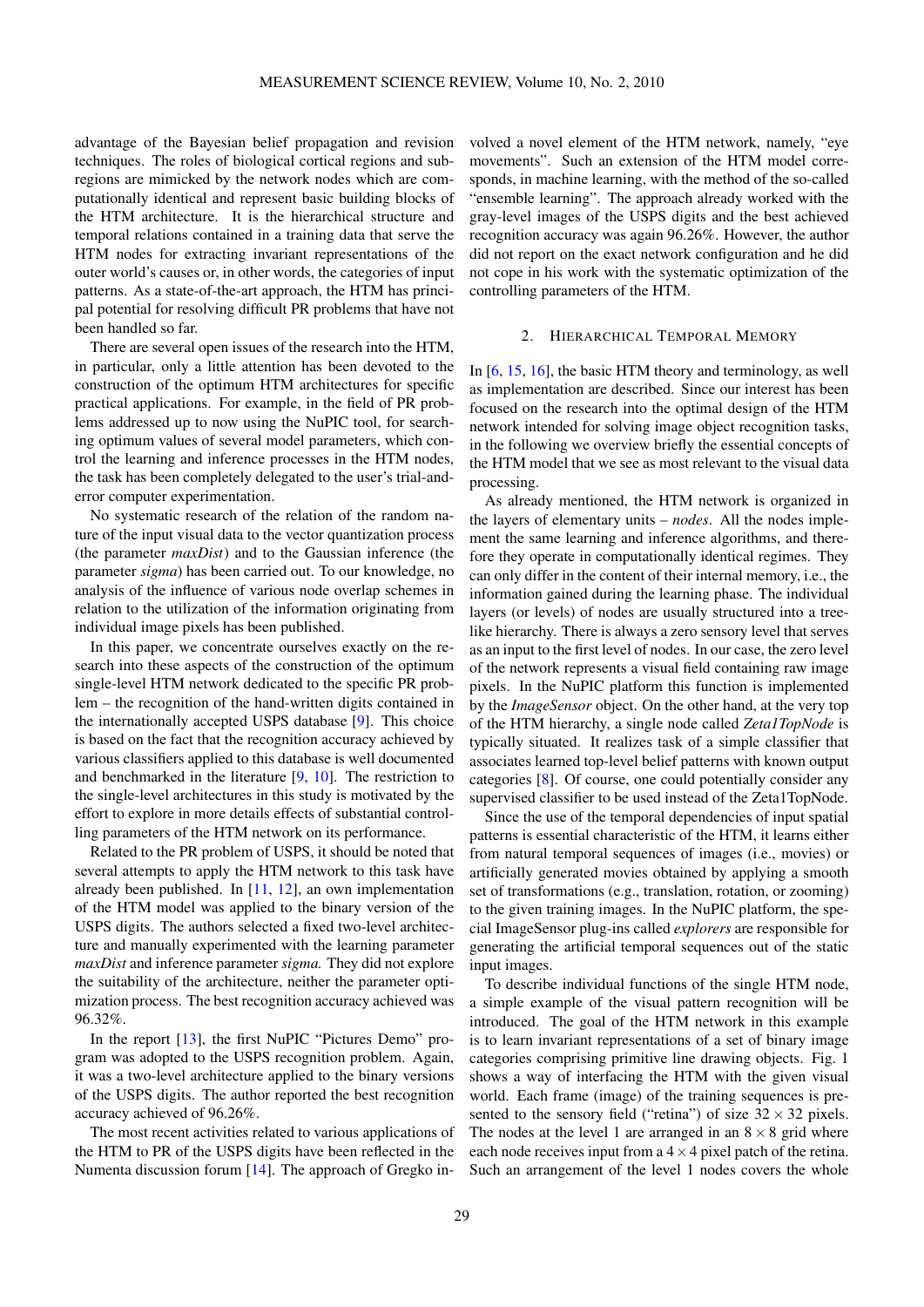<span id="page-2-0"></span>

Fig. 1: The structure of the HTM network for learning invariant representations of the binary line drawings. The picture is derived from the one contained in [\[16\]](#page-20-15).

retina with no overlap between neighboring patches. The effective input area – *patch* – from which any node receives its input is called *field of view* or *receptive field*. At the level 2, each node receives its input from  $2 \times 2$  patch of the child nodes at the level 1 again with no overlap. The single node at the top-most level 3 is connected to all  $4 \times 4$  nodes at the level 2 and so it covers the entire network's input by pooling outputs from all its child nodes.

The depicted HTM network is trained by sequences of images that show each object in various smoothly changing positions within the sensory field of view. At any time, only a single frame of the training movie is presented to the network. It is convenient to consider that each HTM node operates in two distinct stages – *learning* and *inference*. During the learning stage, all network layers are being learned in consecutive order from the lower to the higher ones. The network is repeatedly exposed to the training movie until all the nodes at all the levels form their own representations of the input space. Once all the nodes at all the levels of the hierarchy are learned, the whole network can be switched to the inference mode. The task of the HTM network during the inference is to recognize the category of a potentially unseen input pattern. This information can be read at the top of the network hierarchy.

In the following, we describe briefly the algorithms used for learning and inference within the HTM nodes.

## <span id="page-2-1"></span>2.1. Learning in a node

During the learning stage, each node of the network performs the following basic operations:

- 1. memorization of input patterns,
- 2. learning transition probabilities,
- 3. temporal grouping.

# Memorization of input patterns

In the first step of the learning process, the node memorizes the representative patterns that were seen in its receptive field. In general, the memorization of spatial patterns which are represented by fragments of individual movie frames can be considered as a *vector quantization* process of the input data. In the HTM terminology, this process is called the *spatial pooling*. The detected *quantization points* (or *coincidences*) represent the centroids of the pools containing one or more input vector patterns [\[17\]](#page-20-16). When the Euclidean distance between the input pattern and the already existing quantization points exceeds the value of the parameter *maxDist,* a new quantization point is generated. After processing all input patterns, the memorization process is finished and all detected quantization points are stored in the node's internal memory.

The mentioned memorization procedure is usually applied only to the lowest level of the HTM network. In the higher levels, a sort of sparsification of the memorized patterns is usually considered, mainly due to significantly reduced memory demands and presumably better scaling to larger problems. The basic idea of the sparsification is that the memorized coincidence vectors are not stored in their dense form, but rather in a sparse format (i.e., majority of the elements are zeros) which preserves only single maximum belief component per each child node. All other beliefs in each memorized vector are zeroed so they do not occupy any memory. There is a significant difference in the calculation of the distance between dense (non-sparse) and sparse vectors. Authors of the NuPIC have considered measuring the vector distance based on non-sparse elements only, whereas all sparse elements are simply excluded from the calculation. From such a point of view, each memorized coincidence behaves exactly as a vector of the length corresponding to the number of the child nodes. For more details on the sparsification used in the NuPIC, see Numenta discussion forum.

## Learning transition probabilities

The ultimate goal of the HTM learning is to generate correct invariant representations of the input world's causes based on the temporal relations contained in the training sequence. To achieve this goal, authors of the HTM model proposed to evaluate a frequency of transition events, i.e., cooccurrences of the memorized coincidences in adjacent time instances [\[16\]](#page-20-15). The temporal relations are then described in a form of the firstorder Markov graph where vertices represent the memorized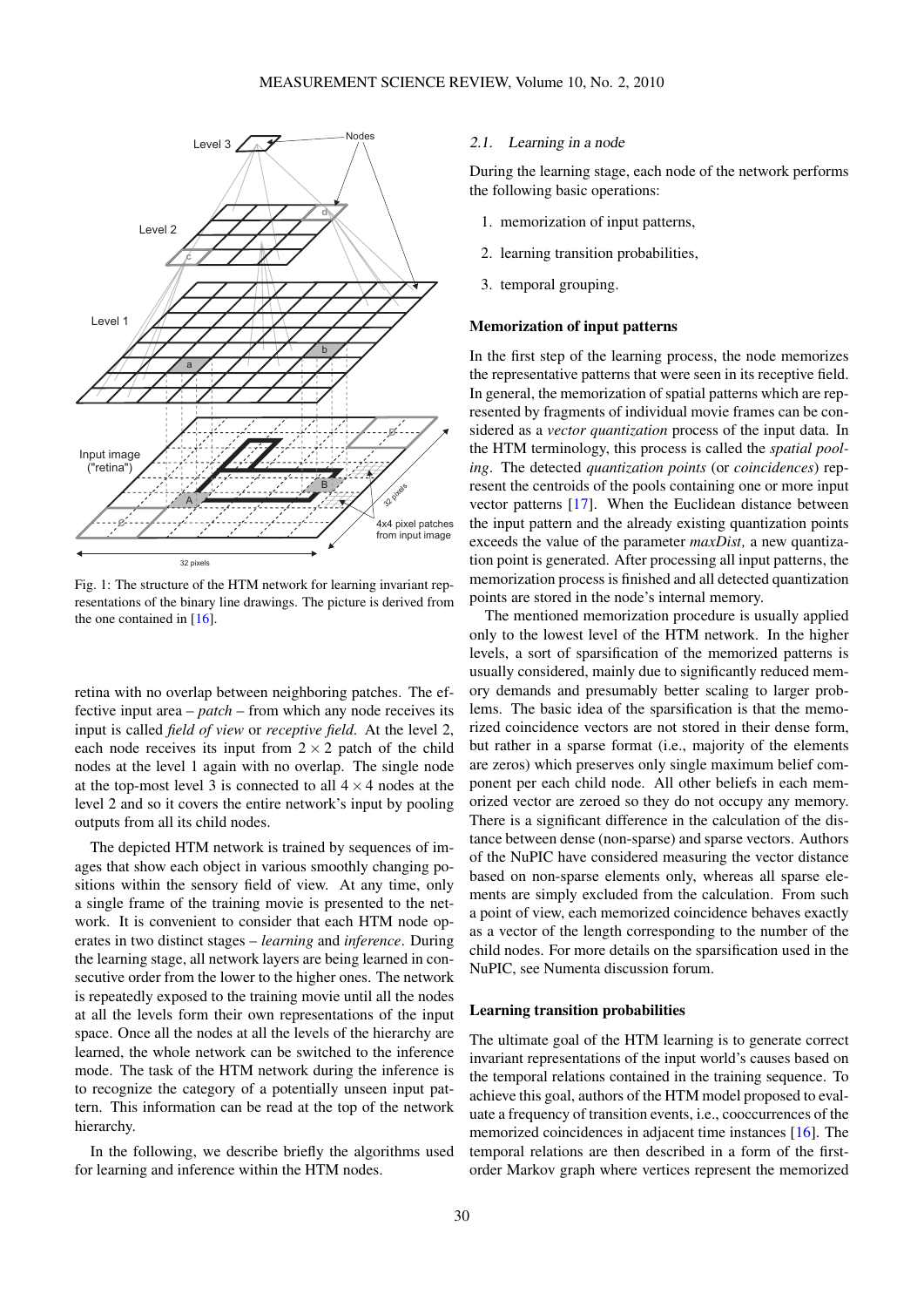coincidences and links stand for the transitions between coincidences in time. Such a graph structure can be expressed as a square matrix called *Time Adjacency Matrix* (TAM), where the rows and columns represent coincidences in adjacent time instances and the particular matrix elements contain the frequencies of transitions between them. In each HTM node, an individual TAM characterizing local temporal transitions is constructed and maintained.

As for the TAM construction during the learning phase, a sequence of the input vector patterns generates a sequence of the closest coincidences within each node. When two coincidences appear nearby in time in this sequence, the relevant TAM element is increased until the whole sequence is presented to the network. In the basic configuration, only transitions between immediately preceding coincidences are being increased by the constant value 1. However, sometimes it may be reasonable not to focus only on immediate temporal neighbors, but also to increase transitions between current and few older coincidences. The number of affected coincidences in the past is defined by the parameter *transitionMemory*. In this case, the increment is not constant but rather ruled by the formula:  $I_t = transitionMemory - t + 1$ , where *t* is the time gap between the current and past coincidence. When high values of *transitionMemory* are being considered, the temporal transitions are smoothed out so that the temporal jitter and repeated states in the input sequence do not produce undesired behavior [\[17\]](#page-20-16). Furthermore, it also leads to a higher occupation of the TAM that may result in more stable statistics when the training sequence is short.

# Temporal grouping

Once learning of the TAM is finished and numbers of occurrences of each particular transition are recorded, one can construct the so-called normalized Markov graph in which the links represent relative frequencies (i.e., probabilities) of the transitions between individual quantization points.

The last step of the learning process in each HTM node is to analyze the normalized Markov graph with the aim of its partitioning into a set of *temporal groups*. The goal of this partitioning is to group together coincidences (i.e., vertices of the Markov graph) which highly likely follow one another and so they are likely to share a common cause. To form these groups, the HTM nodes use the well-established *Agglomerative Hierarchical Clustering* (AHC) method [\[18\]](#page-20-17). The AHC algorithm takes a set of patterns and their pair-wise similarities as an input, and produces a tree-like hierarchy of clusters (dendrogram) such that patterns in the same cluster are as similar as possible. The probability of the transition between any two coincidences is used as the similarity measure for the AHC algorithm. Clustering based on a such measure puts patterns that are likely to follow one another into the same branch of the AHC dendrogram. The final coincidence clusters are obtained by cropping the dendrogram at a certain level according to the requested maximum number of the temporal clusters specified separately for each network level by the pa-

#### rameter *requestedGroupCount*.

In general, the optimal value of this parameter has highly data- and problem-dependent nature, therefore it is considered as one of the most crucial parameters of the HTM model since it may significantly influence the overall performance of the network. On one hand, if the *requestedGroupCount* takes too small values, the nodes have tendency to overgeneralize the learned information and consequently their performance goes down. On the other hand, if too high values of *requestedGroupCount* are used, the nodes do not realize a sufficient temporal grouping which leads to an approximation of the simple vector quantization approach.

## 2.2. Inference in a node

A node that has completed its learning phase can be switched to the inference mode. The characteristics of the input to the node during inference are identical to those during the learning. The moving objects are exposed to the network's retina from where the different image fragments are passing to the particular nodes according to their field of view. A node being in the inference mode produces an output vector for every input pattern being seen. This vector indicates the degree of membership of the input pattern in each of its temporal groups. There are two phases of the inference process – the spatial and the temporal inference.

Given the actual input pattern in a vector form, a closeness to every memorized pattern must be calculated in the first step. Typically, most of the input patterns do not perfectly match any of the memorized coincidences. Let *d<sup>i</sup>* be the Euclidean distance of the *i*-th coincidence from the input pattern. The larger is the distance, the smaller should be the match between compared vectors. It can be assumed that the match of the patterns can be expressed as a Gaussian function of their Euclidean distances with zero mean:

<span id="page-3-0"></span>
$$
y_i = e^{-\left(d_i\middle/sigma\right)^2},\tag{1}
$$

where *sigma* is a parameter of the node. Calculating this quantity for all coincidences, one produces the overall belief vector  $y = (y_1, y_2, \dots, y_n)$  which is the result of the first phase of the inference in each node.

In the second phase, the calculated belief vector  $\bf{v}$  is employed to produce the beliefs that express membership of the actual input pattern to each of the memorized temporal groups. In the NuPIC, this can be performed by two different methods, i.e., *sumProp* and *maxProp*, however, in our experiments we have considered only the latter one. The *maxProp* approach basically associates each temporal group with the maximum belief among all coincidences connected to that particular temporal group. The resulting belief vector, where each element stands for a single temporal group, represents the node's output given the actual input pattern.

The training of the HTM network is performed gradually layer-by-layer from the bottom up to the top. Once the learning process is finished at some level, all HTM nodes at this level are switched from the learning to the inference mode,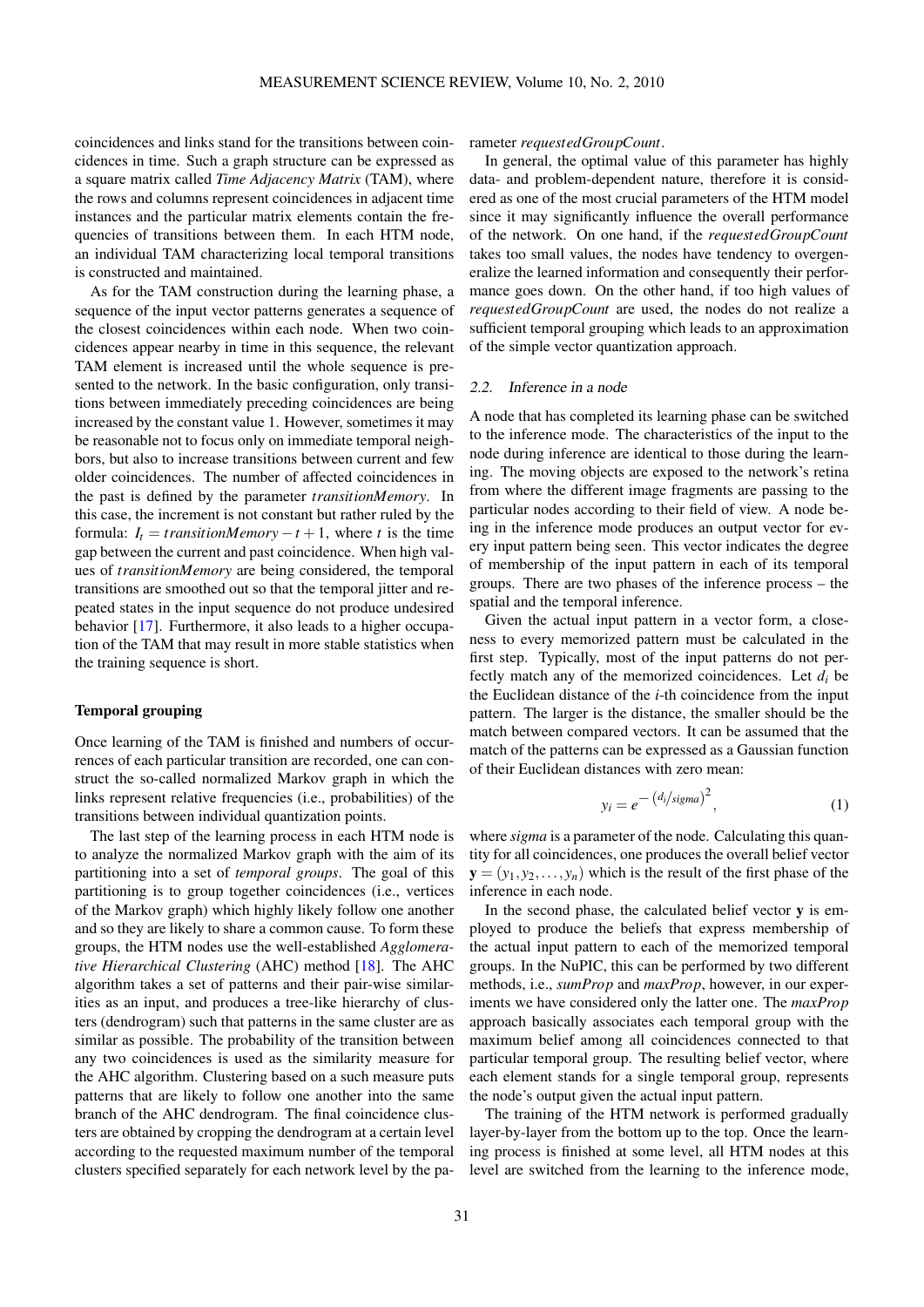thus the learning can continue at the next level. When learning is started at some level, the HTM network must process all training sequences again and each frame must be passed through all the previously trained layers until the information (i.e., generated belief vectors) reaches the nodes that are currently learned. The whole training process is finished only when the top-level of the network is successfully trained.

#### 3. TRAINING SEQUENCE GENERATION

## <span id="page-4-0"></span>3.1. Static image sweeping

The ImageSensor is a NuPIC sensor node which reads data from image files and passes them to the nodes at the first level of the network [\[19\]](#page-20-18). In the NuPIC 1.7.1, the ImageSensor can load binary or gray-level images. It can also load color images, but they are treated the same way as the gray-level images. Besides the technical matters, a key capability of the ImageSensor is the ability to generate smoothly-varying patterns forming "virtual" temporal sequences out of the static input images. According to these sequences, the nodes should be able to group together patterns that occur nearby in time, which means, the patterns likely containing similar geometrical structures.

It is the explorer plug-ins that generate the temporal sequences within the ImageSensor object. They are responsible for "exploring" the input space of possible images accomplishing the following two main goals:

- efficiently select patterns that need to be presented to the network, out of a large number of potential input patterns. In a large training set, there can be far more images than needed for successful training of invariant representations;
- generate smooth temporal sequences for learning the temporal transitions. Note that only some explorers generate smooth temporal sequences that are suitable for training the HTM networks.

In the NuPIC, a conventional approach to the construction of the training sequence out of static images, which focuses only on the latter goal, is called *ExhaustiveSweep* explorer. This explorer performs an exhaustive raster scan through all possible translations of the given static image within the network's retina. An original image is gradually shifted line-byline horizontally and vertically with constant one pixel step. The sequences generated this way are rather long and therefore imply highly memory and time demanding training process and also large trained HTM networks. On the other hand, the networks trained on such sequences are able to learn correct invariances even on very small number of training examples. The ExhaustiveSweep explorer builds mostly positional invariances, however, it does not explicitly strive for any rotational or scale invariance. Nonetheless, if the network is trained using this explorer, it still exhibits some robustness against these transformations too. For more detailed analysis of learning invariances in the HTM model, see [\[16\]](#page-20-15).

When classification methods are benchmarked on strictly defined training and testing sets of examples, one could raise an objection against the ExhaustiveSweep explorer that it basically blows up the training set while every training pattern is presented to the network several times in various translated positions. In can be expected that if other classification methods got the same expanded training set (i.e., the basic patterns accompanied by all their translations), they would also exhibit improved performance. Therefore, in the context of correct benchmarking methodology, we were obliged to introduce an alternative method for construction of the training temporal sequence consisting of only original training images.

# 3.2. Training set ordering

The structure of the digit patterns in the USPS database, i.e., quite rich classes of the individual digits, enables to consider an alternative approach to the generation of the virtual temporal sequences. This approach can save memory and computational time significantly without negative influence on the performance of the HTM model. The method consists in ordering the training images, separately in each of the digit classes, that exploits their mutual spatial similarities. The natural attribute of the appropriate ordering is that similar patterns (with respect to some distance measure, e.g.,  $L_2$  metric) appear nearby in the sequence while dissimilar ones should be as distant as possible. Given rich enough set of the static images and satisfying this condition, we can produce a reasonably smooth image sequence. Such a generated sequence can be considered as a virtual temporal sequence, even if there are no inherent temporal relations between any of the used images.

In our experiments, we considered the ordering based on the traditional  $L_2$  metric. Note that this metric completely ignore 2-dimensional nature of the visual information and therefore it is not the best choice for this task. Finding the optimal ordering of a finite set of the static images that minimizes the total sum of distances between all adjacent images can be understood as the well-known *Travelling Salesman Problem* (TSP). The problematic point about TSP is that, since it belongs to the NP-complete complexity class, there exists no deterministic algorithm for solving this problem in less than exponential time (i.e., algorithm equivalent to the checking of all possible permutations). However, there is a great deal of heuristic algorithms which are capable of finding satisfactory semi-optimal solutions in a reasonable time.

We have considered the following two possibilities of how to accomplish semi-optimal ordering:

- greedy approach,
- genetic algorithm approach.

#### Greedy approach

The greedy approach is typical for its strictly local decisions that minimize cost of each particular step, assuming that the sum of all such decisions will lead to the small total cost. Of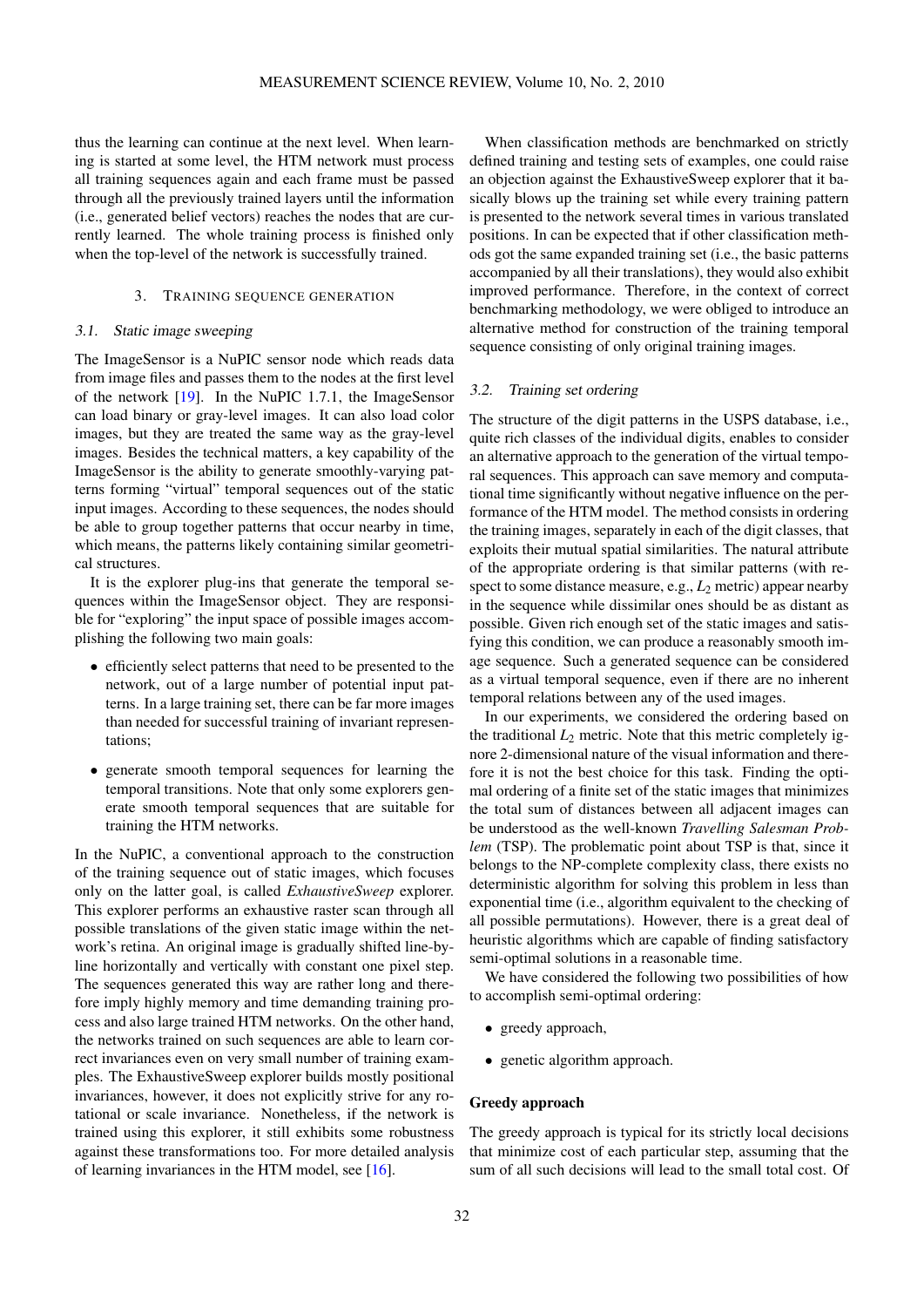course, this concept is not generally true, however, in our experiments, it proved to be quite efficient.

For each pattern class, the algorithm begins with finding the nearest pattern to the class mean and, in every consecutive step, the process continues by finding the closest pattern  $(in L<sub>2</sub> sense)$  to the previous one. The result of such an algorithm should be a piecewise smooth sequence of the digits with occasional "jumps", mostly at transitions between the digit classes.

Results of the greedy method applied to the USPS database of the hand-written digits are described in details in Section [5.1.](#page-7-0)

#### Genetic algorithm approach

The *Genetic Algorithms* (GA) are a stochastic search technique that guides a population of solutions using the principles of evolution and natural genetics [\[20\]](#page-20-19). Such approaches are often used for solving difficult optimization problems that do not have known analytical solutions, such as TSP. In general, given large enough number and size of the populations, the GA have potential to converge quite close to the global solution, however, in many practical situations, achieving the convergence may be too slow.

Preliminary experiments with the GA used for finding the optimal ordering of the USPS hand-written digits showed that the semi-optimal solutions found by GA are hardly as good as the solution found by the greedy algorithm. When the greedy solution was used for initialization of GA, just a slightly better solution could be achieved only after a vast number of iterations. Due to these two reasons, we did not consider the GA approach in our further analysis.

### 4. USPS DATABASE OF HAND-WRITTEN DIGITS

The problems of optimum architecture design of the novel HTM network are connected to particular application problems. For the research in the area of applications of the HTM model to the visual pattern recognition we chose a task of the *hand-written digit* recognition that could serve as a suitable starting point for more complex PR problems. The important advantage of selecting such a PR task was that a great number of benchmarks have been performed for different classification methods applied to this problem. For the purpose of testing the performance of HTM applied to this problem, we have decided on the standard USPS (U.S. Post Service) database of hand-written digits collected by CEDAR, Buffalo [\[21\]](#page-20-20). Existence of this image database, as well as other databases in different domains, confirms the overall popularity of benchmark testing among the communities of machine learning and optical character recognition. Unfortunately, the experience with this database, as reported in some publications [\[22,](#page-20-21) [23\]](#page-20-22), as well as our own experience showed that the generation of this frequently referred database suffers from several drawbacks (e.g., errors in digit class labeling, inclusion of confusing samples into the training and testing sets). Therefore we

<span id="page-5-0"></span>

Fig. 2: Examples of the hand-written digits of 10 classes extracted from the USPS database.

decided to analyze the data included in this database in a more details.

#### 4.1. Basic description of the USPS database

We start with the basic description of the USPS database, as it has been stated in the literature. The hand-written ZIPcodes containing digits from "0" to "9" were scanned from envelopes at the resolution of 300 pixels per inch [\[21,](#page-20-20) [24\]](#page-20-23). The acquired gray-level images were afterward converted to binary (bi-tonal) format by application of a thresholding algorithm. Later on, LeCun's research group [\[25\]](#page-21-0) performed conversion from the binary format back to the 256 gray-level format achieved by resampling all digits into the normalized dimensions of  $16 \times 16$  pixels and applying a linear transformation in order to center the patterns within the given bounding box. Intensity values of the resulting gray-level images were normalized (i.e., scaled and translated) to fall within the range  $\langle -1,1 \rangle$ . Few examples of the resulting digit images are shown in Fig. [2.](#page-5-0) The final database contains 9298 digits (each of  $16 \times 16$  pixels) which are divided into two non-overlapping groups: 7291 (78.4%) digits for training and 2007 (21.6%) digits for testing. Exact digit quantities in each particular digit class are shown in the left part of Tab. [1.](#page-6-0) The USPS database can be found, e.g., at the following website: [http://www.cenparmi.concordia.ca/](http://www.cenparmi.concordia.ca/~jdong/HeroSvm/data.zip)∼jdong/HeroSvm/data.zip.

#### <span id="page-5-1"></span>4.2. Labeling errors and severely distorted digits

The first question on the quality of the USPS database was whether all the digits in the training and testing sets are properly labeled and whether these sets contain only symbols uniquely recognizable by humans. To answer this question we have scrupulously analyzed both sets and discovered several discrepancies. In the training set the digits with the following indices have been found as symbols which cannot be recognized as written digits or having undoubtedly incorrect labels: #431 (labeled as the digit "2"), #2466 (as "5"), #5146 (as "8"), #5297 (as "4"), #6761 (as "5"). In the testing set, the following either severely distorted or falsely labeled digits have been found: #528, #995, and #1007 (labeled as the digit "0"), #234 (as "1"), #915 (as "2"), #1358, and #1432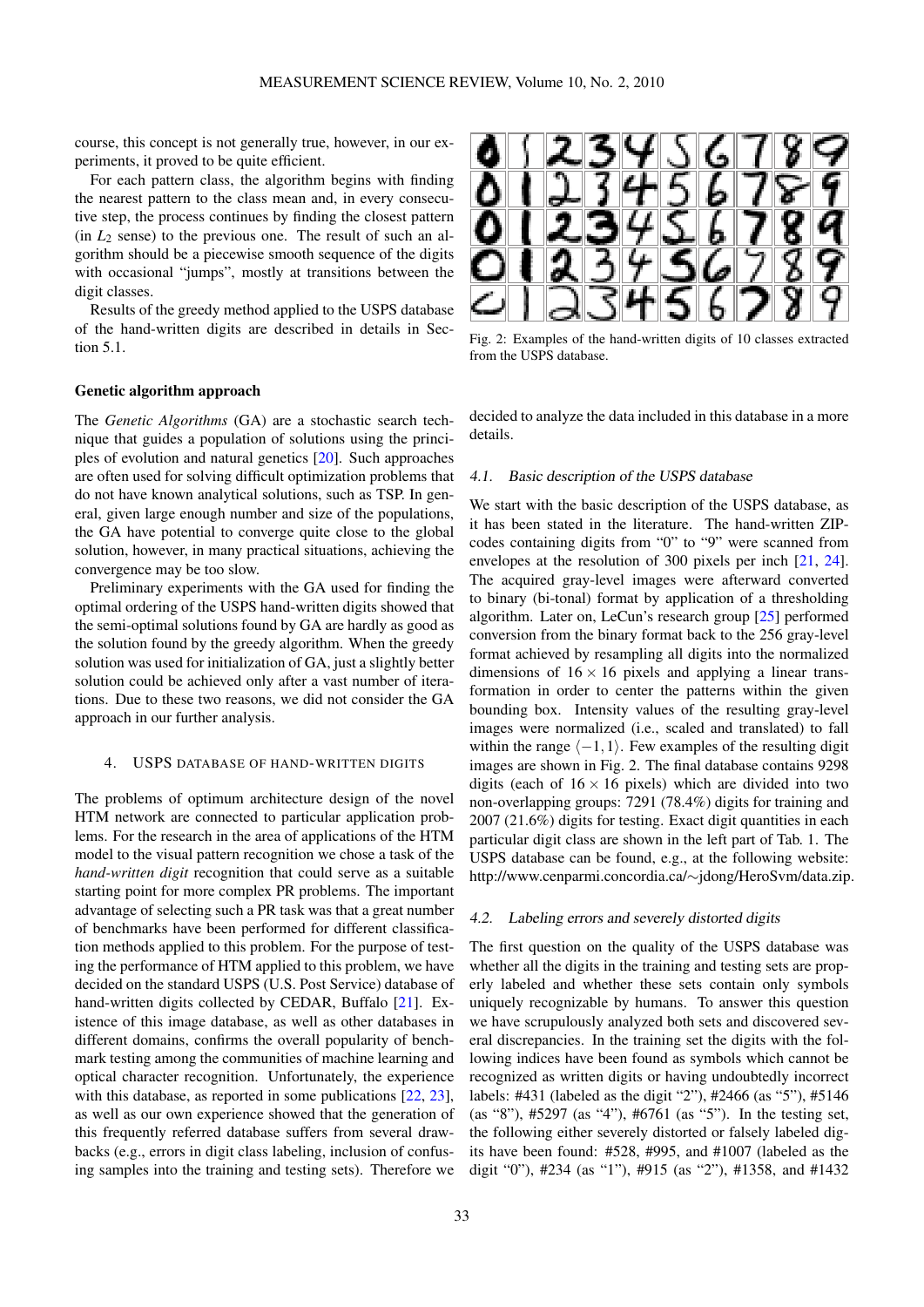<span id="page-6-0"></span>Table 1: Some quantitative characteristics of the USPS training and testing sets. Left: absolute quantities of particular digits in each data set are shown. Right: results of the permutation test for difference between the training and testing sets are summarized. The gray rows stand for the classes where the significant difference ( $p$ -value  $\leq 0.05$ ) has been obtained. The confidence intervals of the *p*-values are derived from the fitted binomial distribution given 10000 simulations (trials).

|                   | <b>USPS</b> database<br>digit quantities |      | Test set vs train set<br>permutation diff. test |  |                           |               |                 |
|-------------------|------------------------------------------|------|-------------------------------------------------|--|---------------------------|---------------|-----------------|
|                   | <b>Class Train set Test set Total</b>    |      |                                                 |  |                           | Class P-value | Conf. int.      |
| $\overline{``0"}$ | 1194                                     | 359  | 1553                                            |  | $\mathcal{L}(\mathbf{0})$ | 0.026         | $0.023 - 0.030$ |
| 551               | 1005                                     | 264  | 1269                                            |  | 551                       | 0.000         | $0.000 - 0.001$ |
| (52)              | 731                                      | 198  | 929                                             |  | $\sum$                    | 0.076         | $0.071 - 0.081$ |
| (3)               | 658                                      | 166  | 824                                             |  | (3)                       | 0.047         | $0.043 - 0.051$ |
| 49                | 652                                      | 200  | 852                                             |  | 64                        | 0.047         | $0.043 - 0.051$ |
| (5, 7)            | 556                                      | 160  | 716                                             |  | 55                        | 0.000         | $0.000 - 0.001$ |
| 46                | 664                                      | 170  | 834                                             |  | 46                        | 0.157         | $0.150 - 0.164$ |
| 557               | 645                                      | 147  | 792                                             |  | 557                       | 0.012         | $0.010 - 0.014$ |
| (3)               | 542                                      | 166  | 708                                             |  | (3)                       | 0.008         | $0.007 - 0.010$ |
| G(y)              | 644                                      | 177  | 821                                             |  | G(y)                      | 0.510         | $0.500 - 0.520$ |
| <b>Total</b>      | 7291                                     | 2007 | 9298                                            |  |                           |               |                 |

(as "3"), #266, and #971 (as "4"), #562, #994, and #1978 (as "5"), #1529 (as "7"), #199 as "8"). The incorrect digits contained in the training set could be removed from this set without violating the equal conditions for benchmark evaluation of the recognition results. However, to ensure a fair comparison of the HTM performance to the performance of other benchmarked classifiers, the removal of any, even falsely labeled, symbols from the testing set is not permissible.

# <span id="page-6-1"></span>4.3. Distributions of the digit classes, differences between the training and testing sets, noise

Another interesting question concerns a mutual separation of the individual digit classes in the vector space (of dimension  $16 \times 16 = 256$ ) generated by the intensity values of the image pixels. The visualization of such a separation can be demonstrated by means of the PCA method. In the main plot in Fig. [3,](#page-7-1) one can see the distribution of all the digit classes (including both training and testing data sets) projected onto the first two largest PCA components. The mean values of the digit classes are clearly separated which means that the classifiers applied to the USPS database may benefit from the so-called pixel overlap information (the class can be assessed from its average sample). On the other hand, some of the digit populations are highly overlapped, and so the classification in particular cases may be very difficult. When one deals with such overlapped data, it is very important that the training set describes a manifold associated with a specific digit class in sufficient details. If the training set were less informative and descriptive than the testing set (i.e., the testing set would contain principally new patterns), a low classification accuracy should be expected in that particular digit class.

Our next question has been focused on verification of the hypothesis that the USPS training and testing sets were randomly chosen from a common distribution of digits, despite the fact that this statement was explicitly claimed in the literature [\[24\]](#page-20-23). We were particularly interested in discovering the case where not all objects in the testing set have corresponding representatives (i.e., digits of similar spatial characteristics) in the training set. We have decided to verify this assumption by the permutation test method described in  $[26]$ . The permutation test of the null hypothesis  $(H_0)$  that the distributions that generated two populations *A* and *B* are actually the same distributions is based on the so-called randomization distribution constructed by calculating some characteristic function (test statistic) for all possible random divisions of  $A \cup B$  into the sets  $A'$  and  $B'$  of the the same cardinality as the original sets  $A$ and *B*. The *p*-value and its confidence interval can be then estimated by fitting the binomial distribution into the sequence of successes and failures derived from the simulated randomization distribution compared to the test statistic of the sets *A* and *B*. The more samples from the randomization distribution lie below the test statistic of *A* and *B*, the higher *p*-value is obtained, and vice versa. Of course, if the sets *A* and *B* contain more than just few samples, it is not computationally feasible to evaluate all possible combinations of the sets *A'* and B<sup>'</sup>. Therefore a simulation approach is usually considered for estimating the randomization distribution.

In the case of testing equality of distributions of the USPS training and testing sets, we have proposed a test statistic which is focused on the presence of outliers within the testing set with respect to the training set. The test statistic evaluates the following ratio:

$$
T(A,B) = \frac{V_{BB}(A \cap B)}{V_{BB}(A)},
$$
\n(2)

where *A* and *B* are the evaluated data sets and  $V_{BB}(\cdot)$  estimates the volume of a tightest box covering the data (bounding boxes). The rationale behind this statistic is as follows: if the testing set contains any samples that are not within the range of the training set, the test statistic will likely receive a value close to 0. On the other hand, when the whole testing set lies within the range of the training set, the test statistics value approaches 1. To assure that the bounding boxes follow basic orientation of the data and have nonzero volumes, prior to the test, the data have been projected onto the largest PCA components that altogether cover 99% of the original data variance. By this operation, all insignificant PCA components (i.e., the components with very small or zero eigenvalues) were eliminated. The permutation test was carried out for each digit class separately performing 10000 random simulations. Only after this number of simulations a sufficient convergence of the *p*-value has been achieved.

The results of the permutation test are shown in the right part of Tab. [1.](#page-6-0) One can see that the test proved significant differences ( $p$ -value  $\leq$  0.05) between the training and testing sets in 7 from 10 digit classes ("0", "1", "3", "4", "5", "7", "8"). Only 3 digit classes ("2", "6", "9") seem to be generated by the genuine random process. In all other cases the generation process was either not random or the random selection was very improbable. Therefore one should expect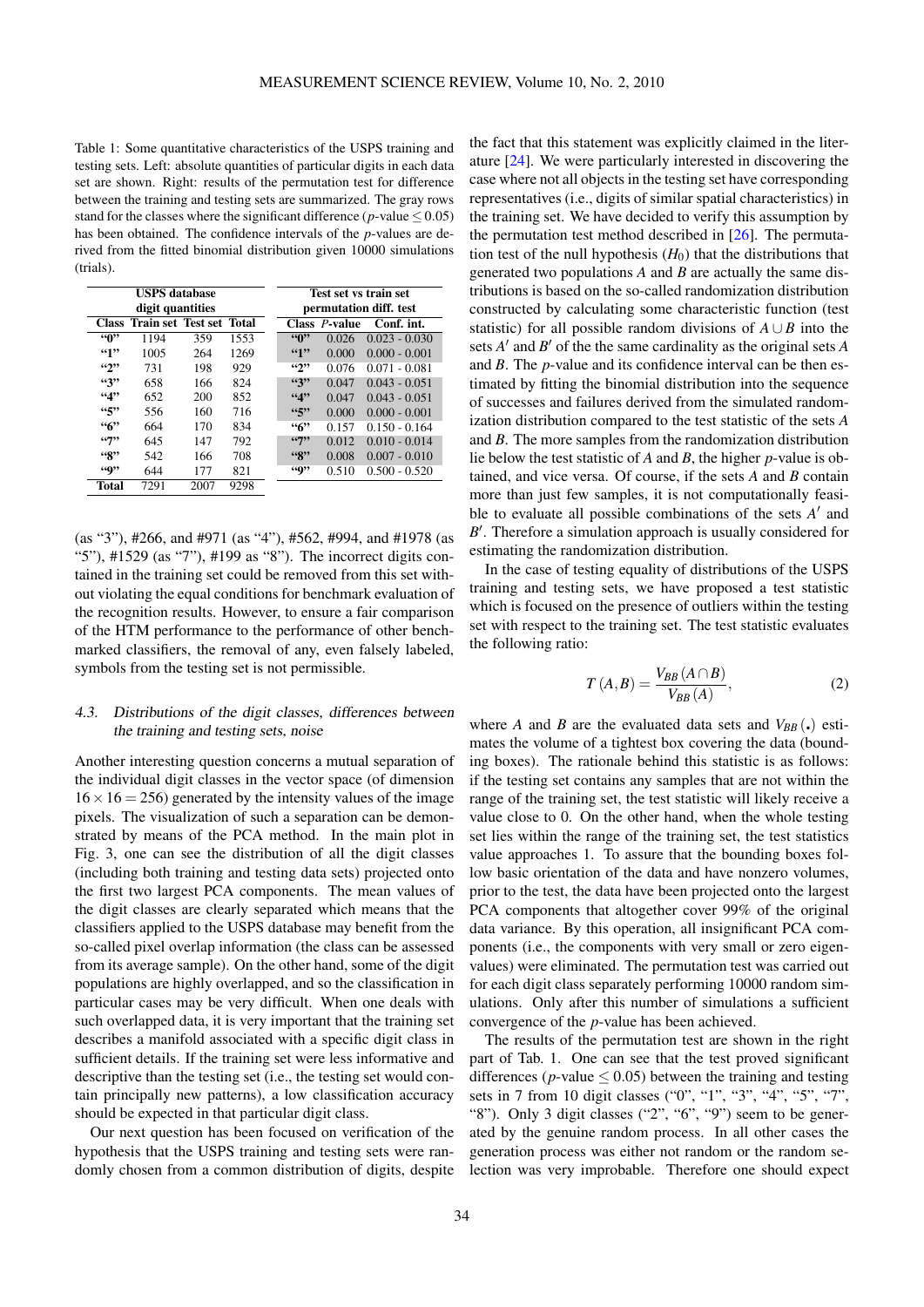<span id="page-7-1"></span>

Fig. 3: The visualization of the PCA results for the USPS data using the first two largest components. The main plot (left) shows the distributions of all digit classes plotted as the gray ellipses ( $2\sigma$ ,  $1\sigma$ ,  $1/2\sigma$ ,  $1/4\sigma$ ,  $1/8\sigma$ , and  $1/16\sigma$ ) centered in the class means. In other 10 plots (right and bottom), the PCA results for separate digit classes are displayed.

the most classification errors exactly in these classes due to the expected insufficiency of the training set.

As will be clarified later, the nature of noise in the USPS data, has considerable influence on the design of the optimization procedure of the basic HTM network parameter *maxDist* that controls the generation of quantization centers in each node of the first network level. Given the information on the USPS digit acquisition and post-processing procedures, we can assume that the quantization noise occurring in this process may manifest itself only on the digit boundaries and introduces only insignificant changes into the final recognition operation. We think that the only stochastic component, which may be considered as noise, is generated by the interindividual differences in writing the digits among the people whose envelopes have been processed by the U.S. Post Service. Since in our task this influence is significant, it should be reflected in the search of an optimum value of the *maxDist* parameter.

# <span id="page-7-2"></span>5. APPLICATION OF HTM TO THE USPS CLASSIFICATION PROBLEM

# <span id="page-7-0"></span>5.1. USPS training sequence

As described in Section [2,](#page-1-0) the HTM networks must be trained on the temporal sequences. When a native temporal sequence is not available for certain problem domain, one must generate a virtual temporal sequence out of the available data. Two alternative methods for generating virtual temporal sequences are discussed in Section [3.](#page-4-0)

In this study we have decided to use the greedy approach for generating the training sequence out of the static images. The obtained sequence consists of 7286 frames (images of digits), since 5 digits were excluded due to the presence of labeling errors or severe distortions. Within the sequence, the digit classes are ordered lexicographically from "0" to "9". The evolution of certain characteristics, such as the  $L_2$  distance between any two consecutive images, the distance from the class or global means, are shown in Fig. [4.](#page-8-0) It can be seen that within each digit class there is a general upward tendency of the distances between any two neighboring images while the biggest difference is always reached when switching from one class to another. A similar behavior can be observed in the evolution of the distances from the individual class means. However, quite a different picture is generated by the distances from the global mean where no upward trend but the clear oscillations are visible in certain intervals of the sequence. These clues altogether suggest that for each digit class the sequence is likely traversing the data manifold along gradually expanding hyper-spheres with the identical center in the class mean.

# <span id="page-7-3"></span>5.2. Suitable HTM network architectures

One of the most important attributes of the HTM model addressed in this paper is the network architecture and its suit-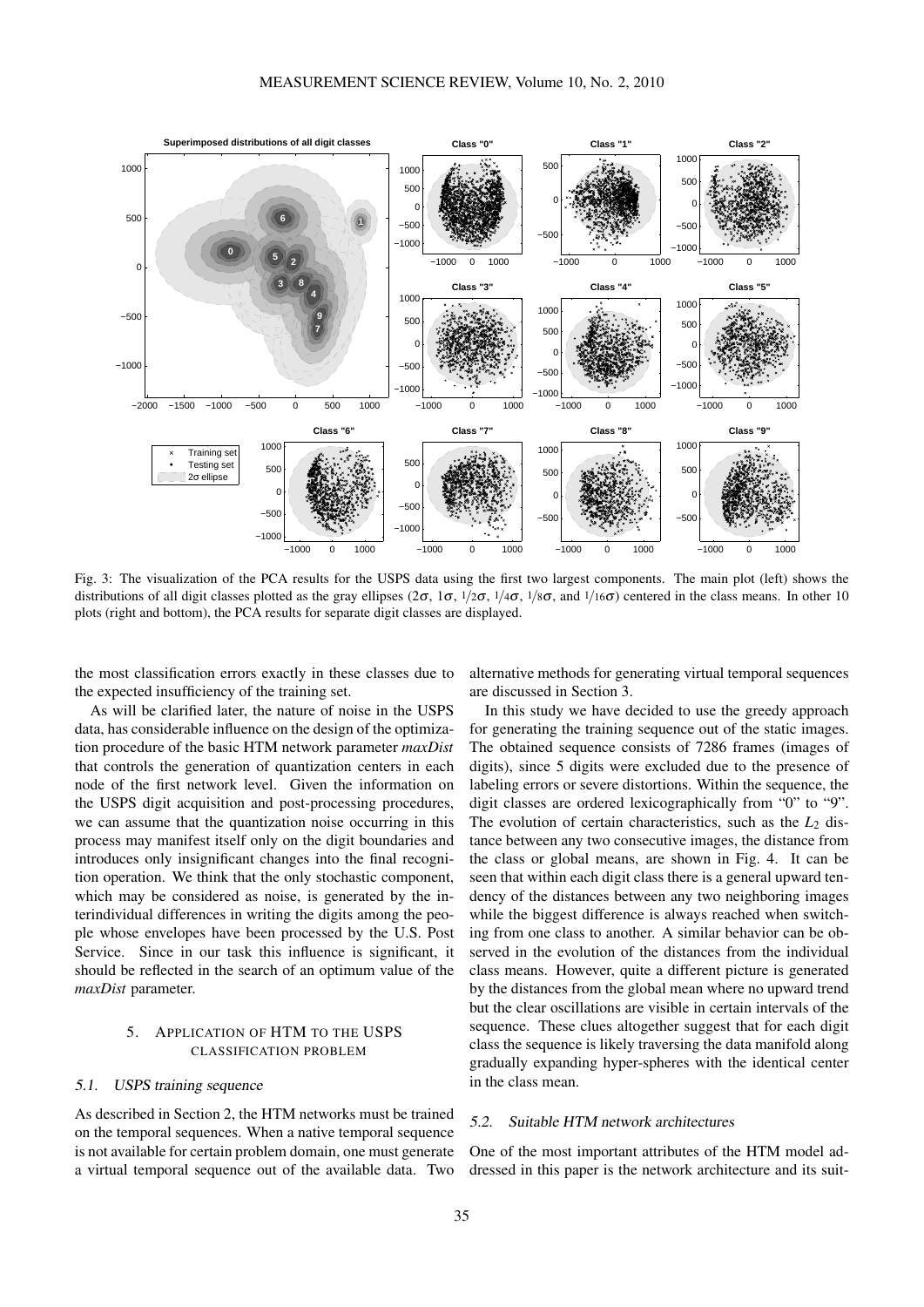<span id="page-8-0"></span>

Fig. 4: Some  $L_2$  metric characteristics of the training sequence generated by the greedy ordering method. Top: the plot of the distances between two consecutive digit images as they appear in the training sequence. Middle and bottom: the plots of the distances between individual digit images and the class mean or the global mean, respectively.

ability for the USPS classification problem. As already mentioned, we have restricted ourselves to the single-level HTM networks in order to study in more details effects of two substantial parameters of the architecture: the *patch size* and the *overlap*. The patch size defines the extent of an effective node's input area, while the overlap parameter defines how big is the overlap between patches of two neighboring nodes at a certain level. One can understand the overlap also as a parameter that controls the spatial resolution of each HTM layer. These concepts are graphically demonstrated in Fig. [5.](#page-8-1) It can be seen that, in case of the single-layer HTM networks, there are only four dependent parameters which define the whole network architecture: *retina size* (retina), *patch size* (patch), *overlap*, and *grid size* (grid). Hereinafter, we introduce the following unified code expressing any single-level HTM architecture: *retina\_patch\_overlap\_grid* (e.g., "28\_8\_6\_11" stands for the network with the retina of  $28 \times 28$  pixels, the patch of  $8 \times 8$  pixels, the overlap of 6,6 pixels, and finally the grid size of  $11 \times 11$  nodes).

Assuming that the crucial information contributing to a successful classification may appear in any position of an input image (area of  $16 \times 16$  pixels), the prerequisite of a successful architecture is that it utilizes information from all image pixels homogeneously. In all single-level HTM architectures studied in this paper, Zeta1TopNode exploits homogeneously all the nodes at the first HTM level, i.e., the nodes at the first level have exactly the same influence on the total network's

<span id="page-8-1"></span>

Fig. 5: An example of the single-level HTM network architecture with the retina of  $28 \times 28$  pixels, the patch of  $8 \times 8$  pixels, the overlap of 6,6 pixels, and finally the grid size of  $11 \times 11$  nodes (i.e., 28\_8\_6\_11). The relations between these four dependent parameters are graphically demonstrated.

output. However, when the nonzero overlaps are being considered, the output of the first network level as a whole may prefer some of the retinal pixels. According to the various overlap schemes one can differentiate between four different modes of the pixel information usage which are illustrated in Fig. [6.](#page-9-0) From all these cases, only two overlap schemes produce a compact homogeneous area:

- no overlap produces the homogeneous usage of all retinal pixels,
- some large overlaps generate the inhomogeneous border effect, which however preserves a homogeneous zone in the center of the retina.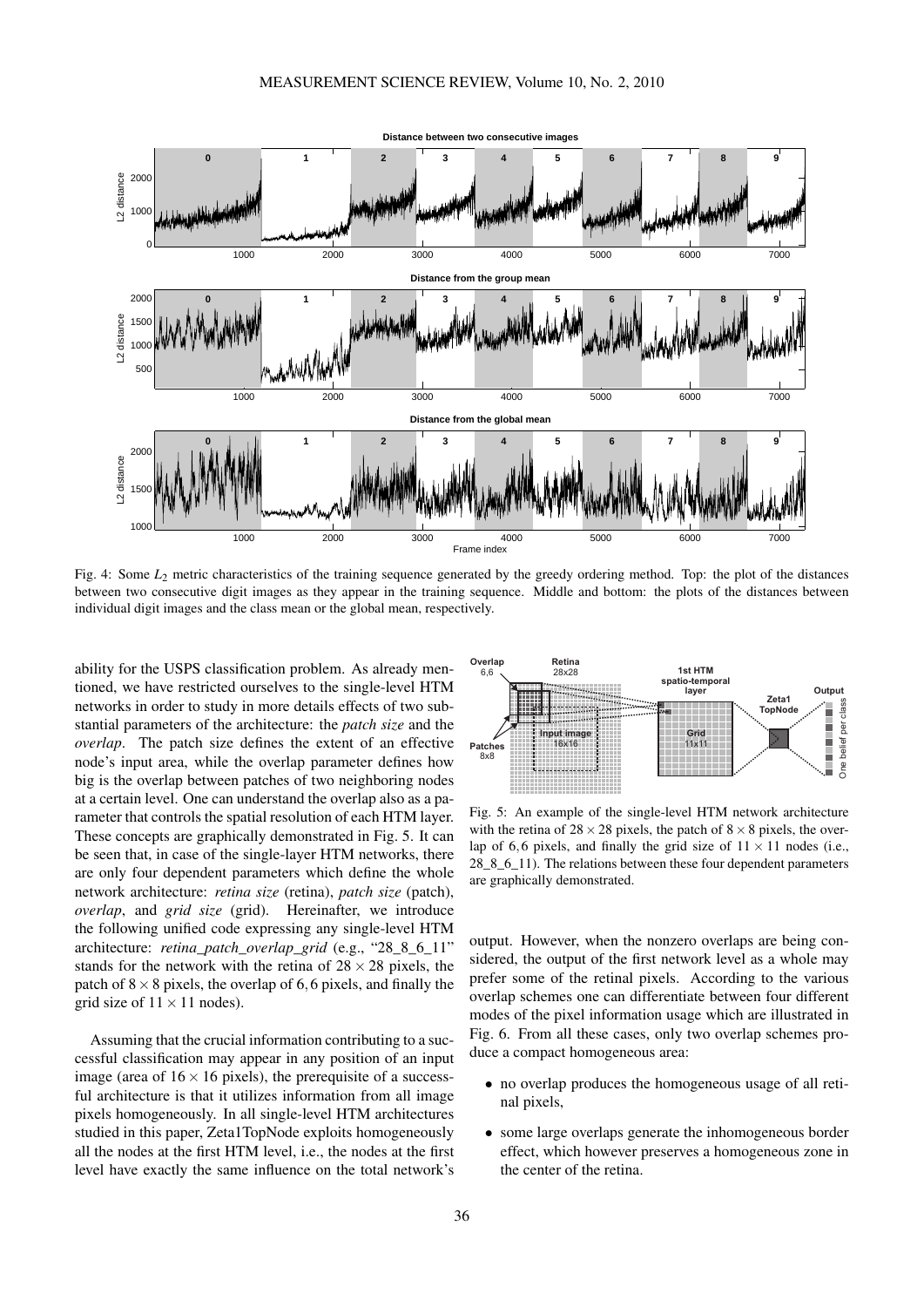<span id="page-9-0"></span>

Fig. 6: The examples of a homogeneous and inhomogeneous usage of the retinal  $16 \times 16$  pixels. Top-left: the  $4 \times 4$  patch with zero overlap generates fully homogeneous retina usage. Top-right: the  $4 \times 4$  patch with the one pixel overlap produces an inhomogeneous interlaced usage. Bottom-left: the  $4 \times 4$  patch with the overlap of 3,3 pixels results in inhomogeneous usage with a border effect, however, with a homogeneous zone in the center of the retina. Bottom-right: the case with the combined inhomogeneity (patch  $5 \times 5$  and overlap 3,3) is displayed.

We assume that only these two modes may become the basis for a successful HTM network architecture. The first nonoverlapped case of the network architecture can be applied directly. In the second case with the border effect, for achieving the homogeneous coverage of at least the area of an input image ( $16 \times 16$  pixels), we need to pad the retina by zero-valued dummy pixels. For the given application it is reasonable to assume maximum patch size of  $8 \times 8$  pixels (a quarter of an input image). To obtain at least some reduction in the network hierarchy, the maximum size of the node's grid is limited to  $16 \times 16$  nodes. These two assumptions yield only 19 architectures that cover homogeneously the central  $16 \times 16$  pixel area of the retina (see Fig. [7](#page-10-0) and Tab. [2\)](#page-11-0). Only these architectures will further be explored.

# <span id="page-9-1"></span>5.3. Estimation of the optimal values of the parameter *maxDist*

As described in Section [2.1,](#page-2-1) the parameter *maxDist* serves for specification of the maximum distance between the closest coincidences created by the vector quantization process during the node's learning. It is known fact that the optimum vector quantization, i.e., classification of *M* training vectors into *N* clusters under two optimality conditions ((i) the nearest neighbor condition, and (ii) the centroid condition), is the NP-hard problem. It means that there is no algorithm leading to the globally optimal solution in the polynomial time. However, the HTM vector quantization procedure, as proposed by Numenta, produces a set of coincidences (a codebook) in the polynomial time. Depending on the choice of *maxDist*, various kinds of codebooks can be obtained – from small to large, from underspecified to overspecified ones. The detected coincidences are distributed regularly over the whole extent of the data, no matter how are they distributed in the particular regions. In other words, the HTM spatial pooling procedure ignores the density of the input data, while the only exploited property is the data extent. It is clear that such a method of the codebook generation typically produces highly non-optimal solutions. In the following, we propose a method for estimating the optimum *maxDist* values that produce the most optimal codebook given the HTM vector quantization procedure.

Preserving a sufficient quantization resolution in the crucial dense regions of the data is the essential part of successful training. Too few quantization points lead to the low-specific temporal grouping that may seriously affect the total recognition accuracy. On the other hand, too many quantization points usually result, besides the large memory demands, in too specific temporal grouping that also leads to poor recognition performance. To avoid these undesirable effects, it is very important to assess the optimum *maxDist* value for the given training data. Instead of laborious experimentation, we propose to base the optimization procedure on characterization of the data structure via the method inspired by principles used in fractal theory.

First, the USPS database admits deviations between individual participating writers that is reflected in random differences among digitized hand-written numerals within each class (see Section [4.3\)](#page-6-1). Then, a natural requirement to the quantization process is to find such a value of the parameter *maxDist* that ensures the generation of the coincidences representing the macroscopic structure of the data in maximum details, while maximally ignoring the low-amplitude noisy component.

Second, the number of detected coincidences during the HTM learning corresponds approximately to the number of hyperspheres of the diameter *maxDist* which cover the entire training data. Performing multiple runs of the spatial pooling for various *maxDist* values, it is possible to examine the functional relationship between *maxDist* and the number of detected coincidences.

Third, all hand-written digits contained in the USPS database form a vector cloud embedded in a 256-dimensional space that is bounded by the hypercube of all possible images of the given size ( $16 \times 16$ ). Based on the PCA results, shown in Fig. [3](#page-7-1) (a good separation of digit classes has been achieved already in a projection into two main PCA components), it can be assumed that the digit cloud is rather a *low-dimensional manifold* which does not fill in the whole 256-dimensional hypercube. Using such an interpretation of our input data, it is appropriate to identify the optimum *maxDist* value with the scale at which the useful data and the noisy component are structurally most differentiated.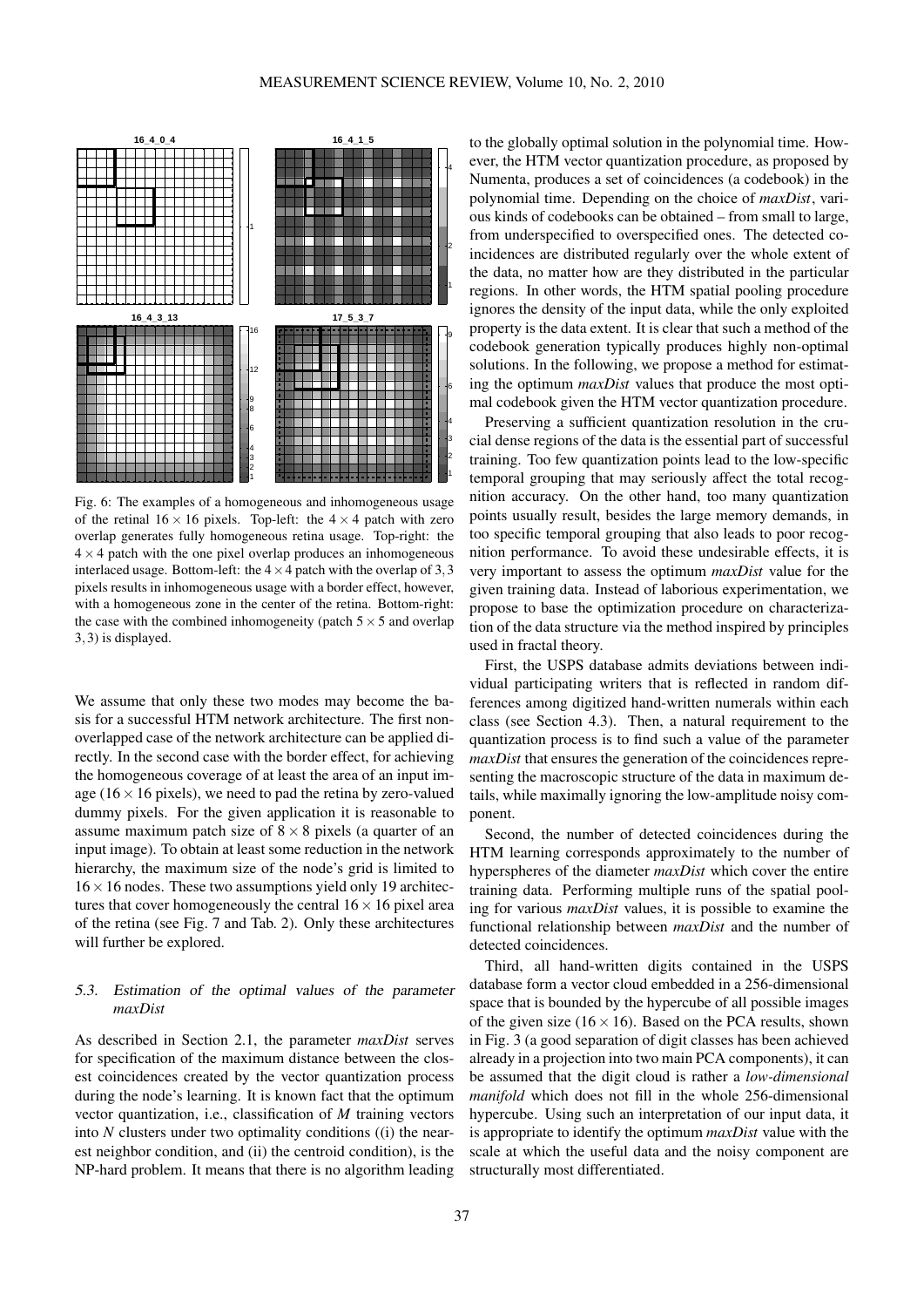<span id="page-10-0"></span>

Fig. 7: Usage of the retinal pixels for all 19 explored HTM network architectures. The gray-level scales displayed next to each architecture indicate how many times the particular image pixels are utilized during the learning and inference stages of the network.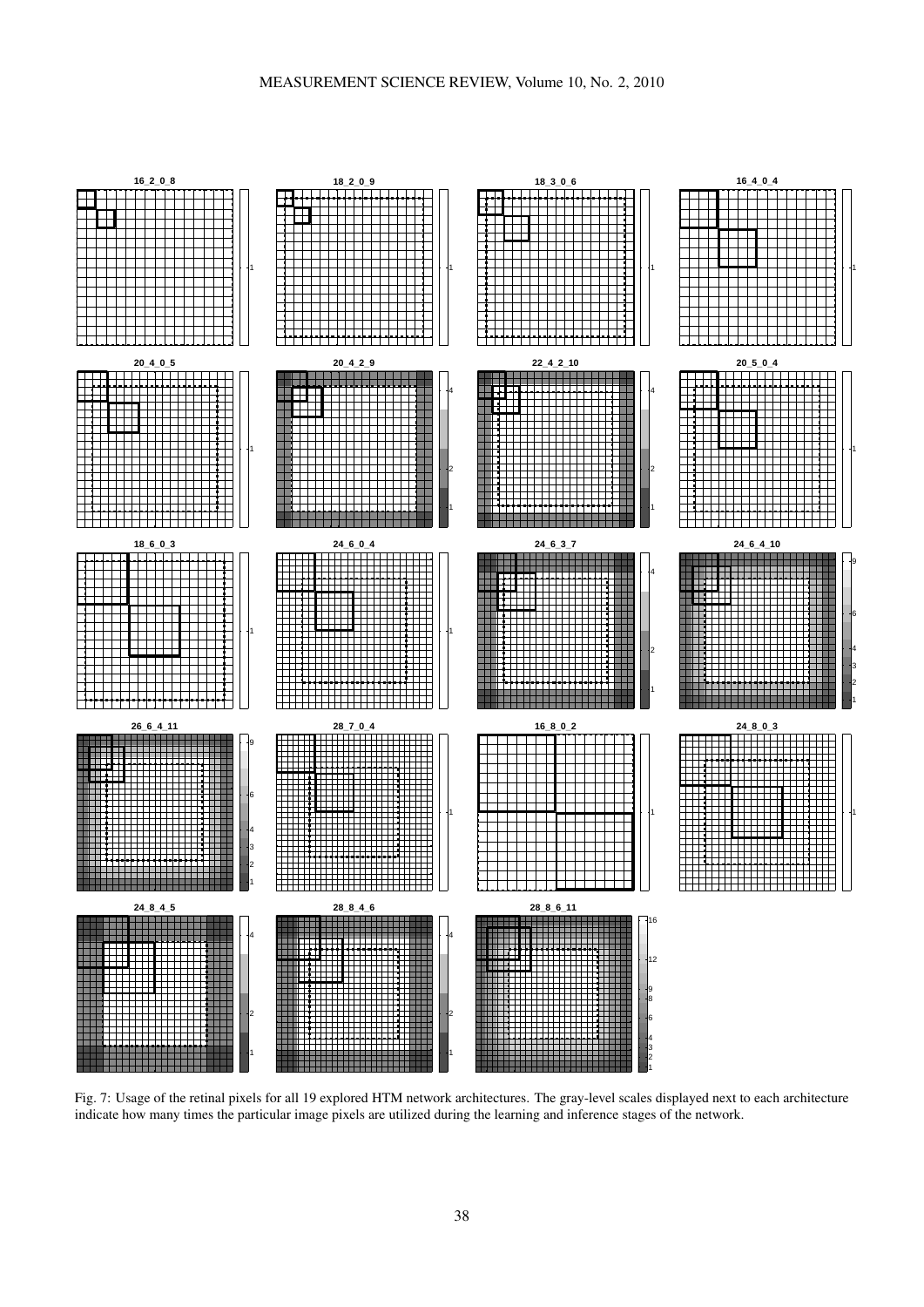<span id="page-11-0"></span>Table 2: Left: all considered single level HTM architectures which proved to have the homogeneous coverage of at least the area of  $16 \times 16$ pixels in the center of the retina. All other subtables: three setups – low, medium, and high – of the parameters *maxDist* and *sigma*. The "spatial coincidences" columns show the mean numbers of coincidences detected by the nodes given the data and the particular *maxDist* value.

| Retina |                | Overlap        |                | Low setup | <b>Medium setup</b> |         |  |         | High setup   |         |         |  |              |         |
|--------|----------------|----------------|----------------|-----------|---------------------|---------|--|---------|--------------|---------|---------|--|--------------|---------|
|        | Patch          |                | Grid           | maxDist   | Spat. coinc.        | sigma   |  | maxDist | Spat. coinc. | sigma   | maxDist |  | Spat. coinc. | sigma   |
| 16     | 2              | $\Omega$       | 8              | 11.90     | 1451.59             | 308.32  |  | 14.87   | 1170.44      | 308.60  | 17.84   |  | 960.16       | 308.75  |
| 18     | $\overline{c}$ | $\Omega$       | 9              | 10.37     | 1204.67             | 309.64  |  | 12.96   | 998.79       | 310.72  | 15.55   |  | 830.25       | 311.13  |
| 18     | 3              | $\Omega$       | 6              | 46.63     | 1148.44             | 496.56  |  | 58.28   | 860.92       | 499.85  | 69.94   |  | 653.44       | 501.34  |
| 16     | 4              | $\Omega$       | 4              | 99.23     | 1682.75             | 691.14  |  | 124.04  | 1182.44      | 693.83  | 148.84  |  | 828.81       | 695.43  |
| 20     | 4              | $\Omega$       | 5              | 94.96     | 1014.84             | 676.63  |  | 118.70  | 727.92       | 683.97  | 142.44  |  | 521.80       | 688.79  |
| 20     | 4              | $\overline{2}$ | 9              | 96.99     | 1295.85             | 682.60  |  | 121.24  | 921.11       | 687.90  | 145.49  |  | 652.12       | 691.05  |
| 22     | 4              | $\overline{2}$ | 10             | 94.00     | 1056.70             | 679.63  |  | 117.49  | 757.77       | 685.30  | 140.99  |  | 542.70       | 688.95  |
| 20     | 5              | $\Omega$       | $\overline{4}$ | 145.70    | 1098.13             | 831.15  |  | 182.12  | 765.19       | 848.46  | 218.55  |  | 525.56       | 859.05  |
| 18     | 6              | $\Omega$       | 3              | 193.83    | 1717.56             | 948.36  |  | 242.28  | 1159.78      | 962.82  | 290.74  |  | 758.89       | 972.57  |
| 24     | 6              | $\Omega$       | $\overline{4}$ | 197.34    | 919.56              | 1026.48 |  | 246.68  | 661.81       | 1039.79 | 296.01  |  | 455.31       | 1047.66 |
| 24     | 6              | 3              | 7              | 198.18    | 1190.73             | 981.84  |  | 247.72  | 821.71       | 998.82  | 297.27  |  | 550.04       | 1010.26 |
| 24     | 6              | 4              | 10             | 201.22    | 1304.71             | 986.02  |  | 251.52  | 898.70       | 1004.37 | 301.82  |  | 598.69       | 1018.08 |
| 26     | 6              | 4              | 11             | 197.01    | 1092.98             | 981.33  |  | 246.27  | 755.67       | 999.64  | 295.52  |  | 509.68       | 1013.08 |
| 28     | 7              | $\Omega$       | $\overline{4}$ | 244.59    | 866.56              | 1150.60 |  | 305.74  | 611.13       | 1163.52 | 366.89  |  | 410.56       | 1176.51 |
| 16     | 8              | $\Omega$       | 2              | 309.74    | 2892.50             | 1215.58 |  | 387.17  | 1836.00      | 1235.10 | 464.61  |  | 1095.50      | 1254.54 |
| 24     | 8              | $\Omega$       | 3              | 296.42    | 981.11              | 1214.07 |  | 370.52  | 649.44       | 1275.40 | 444.62  |  | 417.89       | 1325.68 |
| 24     | 8              | 4              | 5              | 310.67    | 1530.16             | 1248.71 |  | 388.34  | 1018.60      | 1289.06 | 466.00  |  | 645.96       | 1319.47 |
| 28     | 8              | 4              | 6              | 296.42    | 1133.25             | 1237.06 |  | 370.52  | 767.47       | 1268.66 | 444.63  |  | 493.83       | 1295.17 |
| 28     | 8              | 6              | 11             | 303.92    | 1301.15             | 1243.21 |  | 379.90  | 873.41       | 1279.49 | 455.88  |  | 557.32       | 1307.40 |

In fractal theory, there are methods for estimating various kinds of fractal dimensions of low-dimensional manifolds embedded into high-dimensional spaces. One such method is the *box counting* method for assessing the Minkowski-Bouligand dimension [\[27\]](#page-21-2):

$$
D_b = \lim_{\varepsilon \to 0} \frac{\log N(\varepsilon)}{\log 1/\varepsilon},\tag{3}
$$

where  $\varepsilon$  is the box scale and  $N(\varepsilon)$  is the count of boxes that cover the data set at the given scale.

It can be shown that the uniformly sampled solid manifold produces the power-law decay of the box count with respect to the scale. The exponent of the power law is related to the manifold dimension. Note that the power-law function plotted in the log-log scale turns into the linear function with the slope identical to the power-law exponent. When the manifold is either sampled randomly or some low-dimensional noise is present in the data (e.g., differences between individual handwriting types), the power-law decay is being eased at the small scales. The turning point, at which the observed decay starts to have a tendency to follow the power law, represents the optimum scale at which the noise already declines in its influence, while the macroscopic structure of the data is not yet significantly affected. Because there is a close analogy between the spatial pooling procedure used in HTM and the box counting method, we propose to apply this methodological approach to the USPS data, interpreted as the lowdimensional manifold, and to set the optimum value of the parameter *maxDist* near to the mentioned turning point.

Since each HTM node at the first level receives its input from a different region of the retina, various nodes may detect various sets of coincidences for the same *maxDist* value. In order to arrive at the common optimum of the parameter *maxDist*, we have considered the mean numbers of coincidences over all nodes instead of analyzing all the nodes individually. For all considered network architectures, the mean numbers of coincidences were evaluated for 50 different *maxDist* values ranging from the minimum to the maximum pairwise distances present in the data. Typically, the number of detected coincidences decrease very slowly at the small scales but it falls much faster at the large scales. For determining position of the turning point we have proposed a method that models the decay by two tangent lines in the log-log scale. The first tangent approximates the function at the very small scales, whereas the other tangent approximates the function in the steepest linear part (i.e., the part which follows the power law). This linear part is usually used as the scaling interval for estimating  $D<sub>b</sub>$ . The point of intersection of these two tangent lines provide us with an estimate of the turning point that is directly identified with the optimal *maxDist* value. An example of the turning point estimation is shown in Fig. [8.](#page-12-0)

As the proposed method for estimation of the optimal *maxDist* value uses several approximations, there is a possibility of missing the true *maxDist* optimum. To reduce such a possibility, we have conducted all our experiments with respect to the following three *maxDist* setups:

- Low setup the estimated value reduced by  $20\%$ ,
- Medium setup the actual estimated *maxDist* value,
- High setup the estimated value increased by 20%.

All the considered *maxDist* values for all the network architectures are summarized in Tab. [2.](#page-11-0)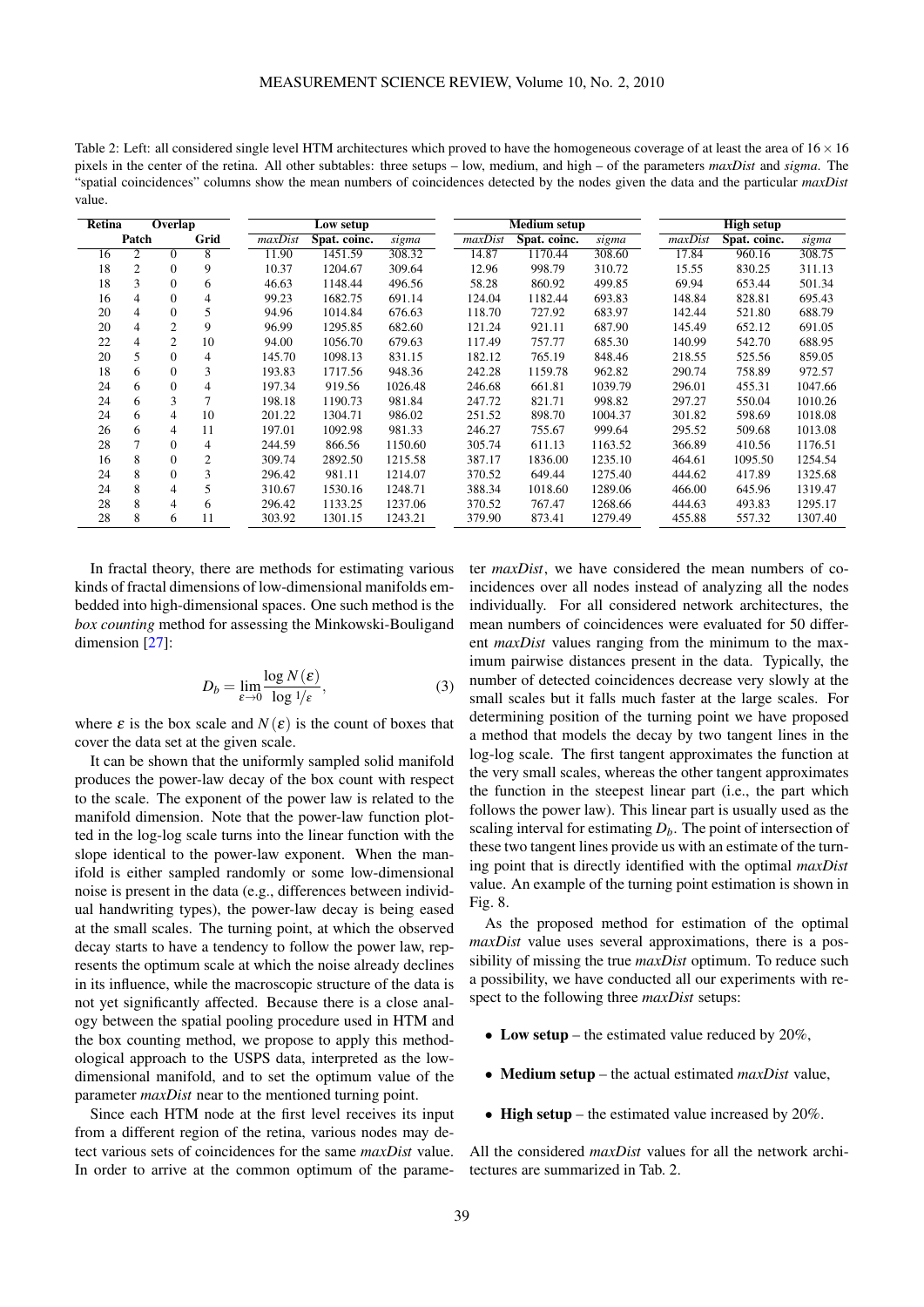<span id="page-12-0"></span>

Fig. 8: Estimation of the optimum range of the parameter *maxDist* by exploiting the box counting method. The *mean number of detected coincidences* through all the nodes vs *maxDist* is shown in the log-log scale. The "star" symbol represents the turning point of the function being searched for.

## <span id="page-12-1"></span>5.4. Estimation of the optimal values of the parameter *sigma*

Assume that we have already performed a successful vector quantization in all the nodes using the optimal *maxDist* value estimated by the method explained in the previous section. During the inference, for calculation of the belief in a particular coincidence given the inferred pattern, the Gaussian inference function [\(1\)](#page-3-0) is employed. This function is controlled by the only parameter *sigma*. Depending on the choice of *sigma*, one may achieve various inference regimes which may result in a very different classification performance. The small *sigma* values cause that high beliefs are assigned only to the coincidences which are very close to the inferred pattern. On the contrary, when too large *sigma* values are used, all the coincidences receive high belief values regardless of their distance from the inferred pattern.

For the purposes of this study, it is reasonable to derive the *sigma* values from the data and the actual set of coincidences memorized within each node. It can be seen that the Gaussian inference function is a monotonically decreasing function that transforms each distance value from the interval  $(0,∞)$  into the belief from the interval  $(0,1)$ . The main task of the Gaussian inference in the HTM model is to appropriately cover gaps between the coincidences to reach a desired generalization behavior.

Let us now focus on a particular coincidence stored within any HTM node. When all unique training patterns are compared with the given coincidence, a set of distances is generated which can be interpreted as a random sample from the distribution of distances associated with this coincidence. By application of the Gaussian inference function, the unbounded distribution of the distances is transformed into the bounded belief distribution. Regardless of character of the distance distribution, we have no particular reason for preferring any specific subrange of the potential belief values. Therefore, our goal in obtaining the optimal *sigma* value is to transform the distance distribution into the interval  $(0,1)$ , so that it covers the whole interval as uniformly as possible. This task can be formulated by means of the entropy measure defined for a discrete distribution [\[28\]](#page-21-3):

$$
H(X) = -\sum_{x \in X} p(x) \log p(x), \qquad (4)
$$

where *X* is a discrete random variable and  $p(.)$  is its probability mass function. Then, the optimal *sigma* value can be found by maximization of the entropy *H* of the belief distribution  $p(x)$  with respect to the parameter *sigma*.

To be able to calculate the entropy according to the above discrete formula, it is necessary to discretize the belief distribution. Without loss of generality we can use a division of the interval  $(0,1)$  into only two equal bins:  $B_1 = (0,1/2)$  and  $B_2 = (1/2, 1)$ . In such a scheme, any distribution with an equal 50%/50% occupation of the both bins possesses the maximum entropy. This claim is equivalent with the condition for a distribution to have the median value equal to  $1/2$ .

An important consequence of the monotonicity of the Gaussian function is that the median of the distance population is always mapped onto the median of the belief population. Based on this property, for maximization of the entropy of the belief distribution within the two-bin discretization scheme, we just need to find such a *sigma* that maps the distance median onto the belief equal to 1/2. For each coincidence, this operation can be expressed by means of the Gaussian inference function:

$$
e^{-\left(\text{median}(D)/_{sigma_{opt}}\right)^2} = 1/2, \tag{5}
$$

<span id="page-12-2"></span>where *D* is the distance distribution obtained for this coincidence. Finally, the optimum *sigmaopt* is given as follows:

$$
sigma_{opt} = \frac{\text{median}(D)}{\sqrt{-\ln 1/2}}.
$$
 (6)

When all the *sigma<sub>opt</sub>* values are calculated for all the coincidences within each individual node, we can proceed towards the estimation of the *sigma* optima characterizing each node as a whole. Finally, based on these node's *sigma* values, it is necessary to calculate a global *sigma* optimum valid for all the nodes at the given network level. Since no assumption can be made about the distributions of the coincidences and the data observed by any particular node, for calculation of the node's optimum, we use the median rather than the mean of the *sigmaopt* values within the node. The global optimum *sigma* value is then calculated as the weighted average of the node's optima. Due to the presence of repeated blank patterns in some nodes (originating mainly from the zero-padded borders of the retina), the weight of each node's *sigmaopt* was derived from the number of unique patterns observed by each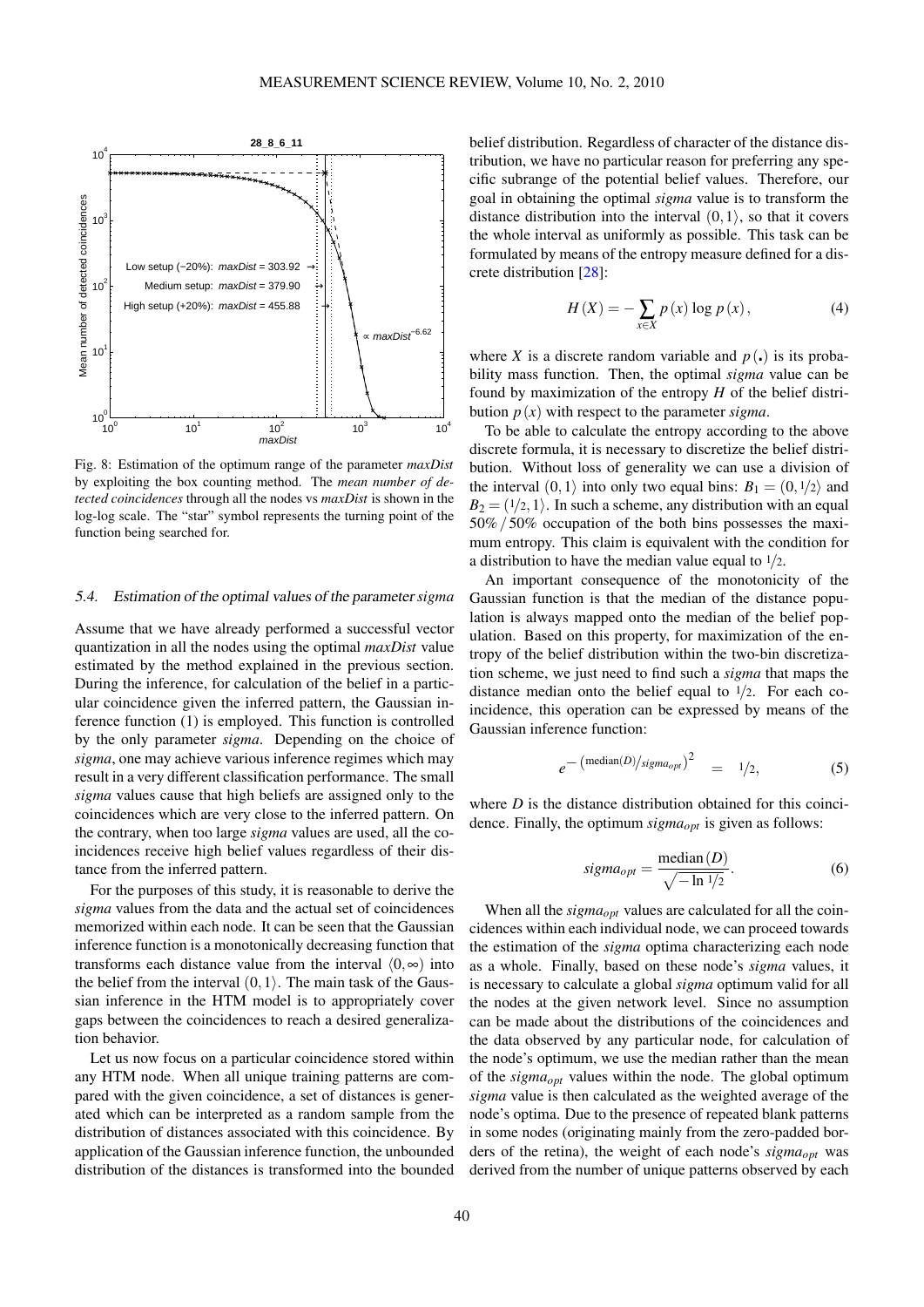<span id="page-13-0"></span>Table 3: Other relevant parameters of the NuPIC platform which were considered in all reported HTM network configurations.

| Level 0: ImageSensor         |          |
|------------------------------|----------|
| background                   | $\Omega$ |
| <b>blankWithReset</b>        | true     |
| Level 1a: SpatialPoolerNode  |          |
| clonedNodes                  | false    |
| sparsify                     | false    |
| explorer                     | Flash    |
| Level 1b: TemporalPoolerNode |          |
| clonedNodes                  | false    |
| equalizeGroupSize            | false    |
| temporalPoolerAlgorithm      | maxProp  |
| explorer                     | Flash    |
| Level 2: Zeta1TopNode        |          |
| out put Element Count        | 10       |
| spatialPoolerAlgorithm       | dot      |
| mapperAlgorithm              | maxProp  |
| explorer                     | Flash    |

particular node. As these nodes receive a lower number of relevant training patterns, their outputs is adequately penalized in the ultimate *sigmaopt* estimation.

All the *sigmaopt* values calculated by the proposed method for all the network architectures, as well as for three *maxDist* setups, are shown in Tab. [2.](#page-11-0)

# <span id="page-13-1"></span>5.5. Search for the optimal values of the parameters *transitionMemory* and *requestedGroupCount*

Unlike both preceding cases, the parameters *transitionMemory* and *requestedGroupCount* concern the temporal learning that is the crucial part of the HTM model. For estimation of the optimal values of these parameters, we decided to perform a systematic search through the reasonable ranges of parameter values. This approach allowed us to draw interesting conclusions about the nature of the HTM temporal learning.

Since the HTM network learning process is, in general, computationally highly demanding job, we have restricted ourselves to a search through 4 fixed values of *transitionMemory* (i.e., {1, 4, 16, 64}) and 12 fixed values of *requestedGroupCount* (i.e., {2, 5, 10, 22, 46, 100, 215, 464, 1000, 2154, 4642, 10000}). All the parameter combinations have been investigated with respect to each of 19 considered network architectures, and for all three setups of the parameters *maxDist* and *sigma* (see Tab. [2\)](#page-11-0). Altogether, we have analyzed  $4 \times 12 \times 19 \times 3 = 2736$  different network configurations.

# 5.6. Other relevant parameters of the NuPIC platform

For the completeness, we also provide the values of the remaining NuPIC parameters which are relevant to the reported classification problem (see Tab. [3\)](#page-13-0). For detailed description of the stated parameters, see [\[17\]](#page-20-16).

# 6. RESULTS

In Section [5](#page-7-2) we have described our main theoretical contributions to the estimation of the optimal controlling parameters of the single-level HTM network applied to the recognition of the USPS hand-written digits. The search for actual values of these parameters required an extensive set of computer experiments. In this section we provide the reader with the comprehensive description of the achieved classification accuracy values for the cases explored in our experiments, with the comments on the influences of the individual parameters on the achieved accuracy.

# 6.1. Performance of individual HTM network architectures

For all 19 considered HTM architectures described in Section [5.2,](#page-7-3) we have carried out extensive computer experiments for many combinations of the parameter values. We have calculated the *maximum classification accuracy* (MCA) obtained for each architecture separately and collected also the 95-th percentile over all accuracy values obtained for the given architecture. In Fig. [9,](#page-14-0) the MCA values are plotted in increasing order, whereas the 95-th accuracy percentiles are represented by the lower bounds of the arrow-marked intervals. From this plot it is apparent that the architectures can be divided into two clear groups: (i) the group of architectures which use zero overlap of the node patches, and (ii) the group in which the overlaps with various sizes are used. The former architectures exhibit lower MCA values, while significantly higher MCA values were achieved for the latter ones. The architecture 16\_2\_0\_8 with the minimum patch and having zero overlap is the second worst case, while the architecture 28\_8\_6\_11 with the maximum patch as well as overlap is the best one. Note that the architecture 28\_8\_6\_11 has also a narrow interval of values greater than 95-th percentile, which means that it is quite robust against inaccurately chosen values of the HTM parameters.

# 6.2. Influence of the *maxDist* and *sigma* parameters on the classification performance

In our experiments we also intended to analyze the influence of the parameters *maxDist* and *sigma* on the classification performance. Based on the technique, we developed in Sections [5.3](#page-9-1) and [5.4,](#page-12-1) the computer experiments have been carried out in the three setup modes: low setup, medium setup, and high setup. As the optimum values of the parameter *sigma* are calculated in relation to the previously found values of the parameter *maxDist*, in all three setups, the optimum values of these parameters are coupled. From Fig[.10a](#page-15-0) it is clear that the most of architectures reach their MCA for the low setup which corresponds to the 20% underestimation of the estimated medium *maxDist* value. Interestingly, this trend is equally present in both groups of the architectures without and with overlaps.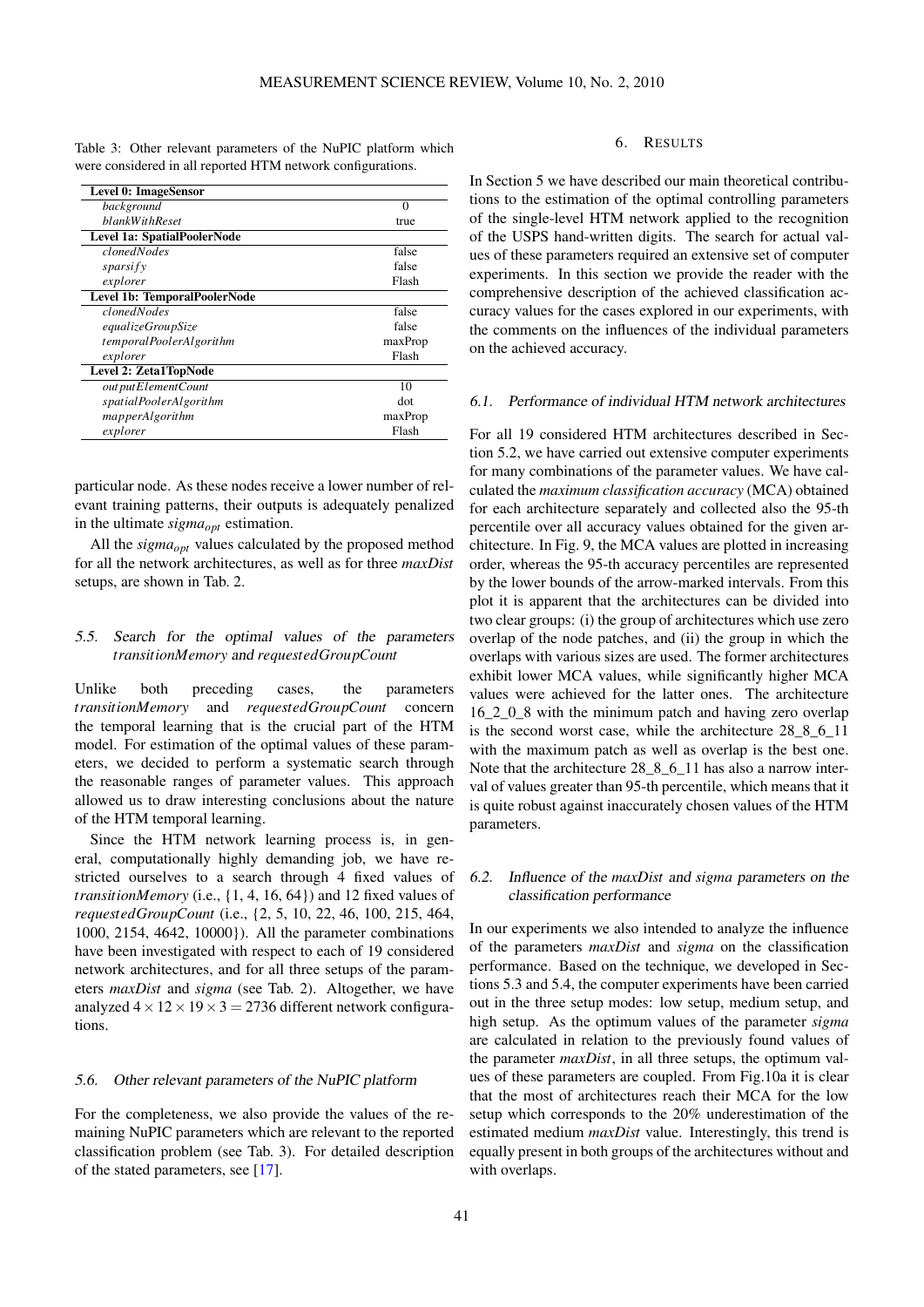<span id="page-14-0"></span>

Fig. 9: Maximum classification accuracy obtained for each considered HTM network architecture when the most appropriate parameter values were used. Arrow-marked intervals represent the 5% range of the most successful network configurations (i.e., the upper value is the maximum accuracy while the lower value is the 95-th percentile of all obtained accuracies for the given architecture). The narrower is the range, the more stable is the network architecture or, in other words, the less sensitive is the network to the choice of optimal parameters. Numbers above the arrows stand for the architecture indices when ordered according to the achieved maximum accuracy. Numbers below the arrows stand for the indices of the ordering according to the 95-th accuracy percentile.

# 6.3. Influence of the *transitionMemory* parameter on the classification performance

The optimization of the further two parameters, namely parameter *transitionMemory* and *requestedGroupCount*, has been performed as a systematic search through reasonable ranges of their values. In case of the parameter *transitionMemory* we have chosen four representative values (see Section [5.5\)](#page-13-1). We have observed the following trends in the results (see Fig[.10b](#page-15-0)). First, in the less successful architectures with zero overlap the higher MCA values have been achieved in majority of cases (7 of 11) for the lower values of the *transitionMemory* ( $\leq$  4). Second, for more successful architectures with various overlaps, the trend is quite opposite. The most of architectures (5 of 8) achieved the maximum MCA for higher values of the *transitionMemory* ( $> 16$ ). This finding indicates that these architectures are capable to better utilize the temporal information contained in data.

# 6.4. Influence of the *requestedGroupCount* parameter on the classification performance

This section is devoted to the most important property of the HTM model – the temporal grouping. In Fig. [11a](#page-16-0) we show the plots of MCA vs *requestedGroupCount* (the irrelevant parts are cut out) which express the best achieved performance (MCA) given the specific value of the parameter *requestedGroupCount*. In this picture a separation of the network architectures into two sets showing different characteristic behavior is apparent.

The architectures within the first set contain the networks without overlap and exhibit lower MCA values for most values of the *requestedGroupCount* parameter. Furthermore, these architectures are also distinguished by achieving highest MCA values for much higher *requestedGroupCount* values in comparison with the other group of architectures. This means that there is usually only an insignificant difference between the number of temporal groups and the number of spatial coincidences what is also reflected by low temporal reduction factor (see Fig. [11b](#page-16-0) and Tab. [4\)](#page-17-0). In other words, the performance of such HTM network architectures is comparable with the performance of a simple vector quantization approach.

The architectures contained in the second characteristic set achieve best results for small values of the *requestedGroupCount*. It should be noted that in this case, the difference between the MCA maxima and the values corresponding to the right tails of curves (expressing the performance of a simple vector quantization approach), is much more expressed. Consequently, these architectures can significantly benefit from the temporal information in the training sequence. This indicates that the strong point of HTM can fully be demonstrated exactly by these architectures.

Another finding based on the inspection of Fig. [11b](#page-16-0) is, that three most successful architectures posses also a significant temporal reduction factor, while it is small and almost constant for all remaining architectures explored. This knowledge suggests a potential diagnostic tool for testing a suitability of the given HTM architecture. If the given architecture would reach the best results without a sufficient temporal re-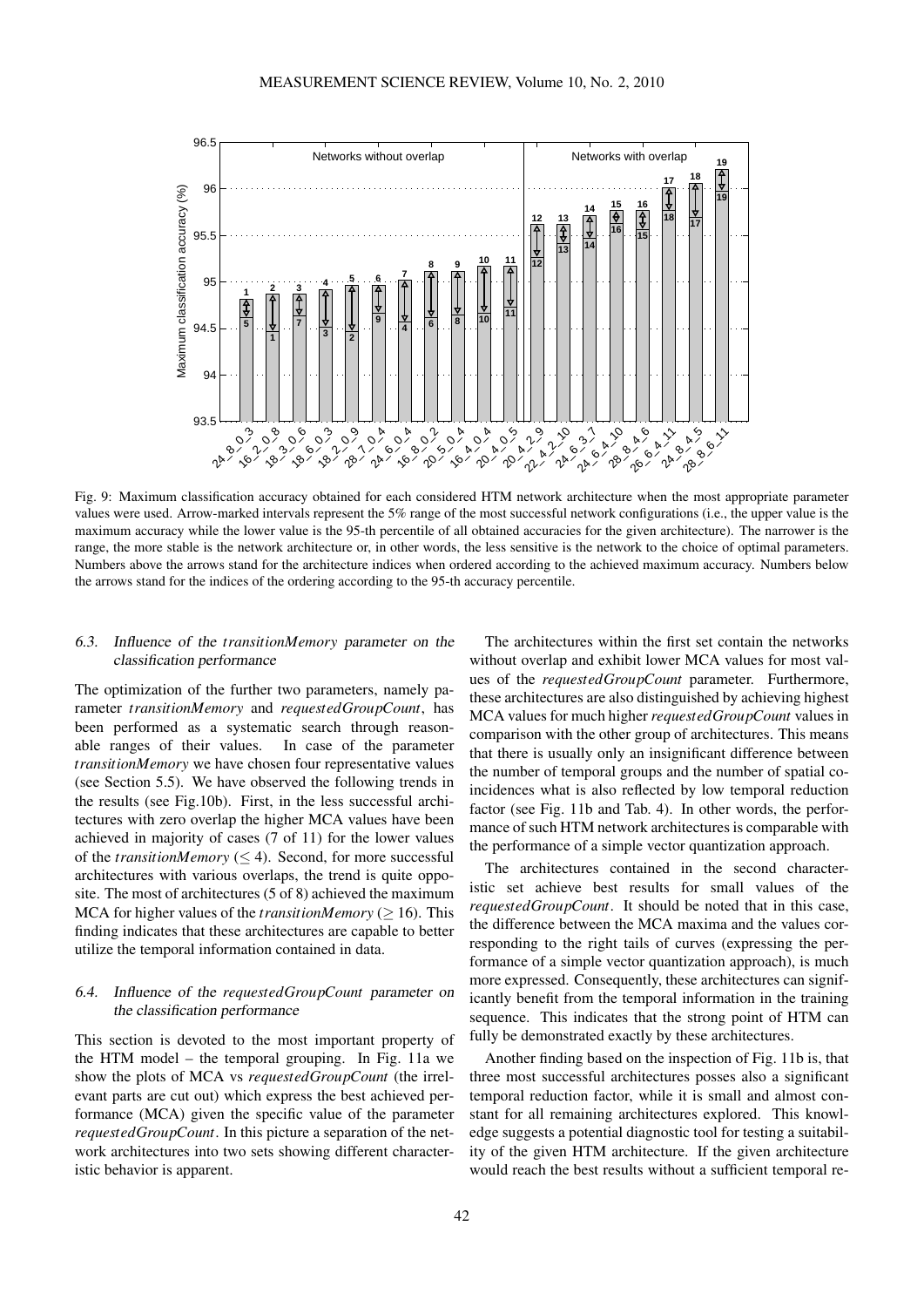<span id="page-15-0"></span>

Fig. 10: Maximum classification accuracy values of the individual architectures explored: a) for three setups of the parameters *maxDist* and *sigma*, b) for four representative values of the parameter *transitionMemory*. Both diagrams manifest two characteristic groups of the networks: without and with patch overlap.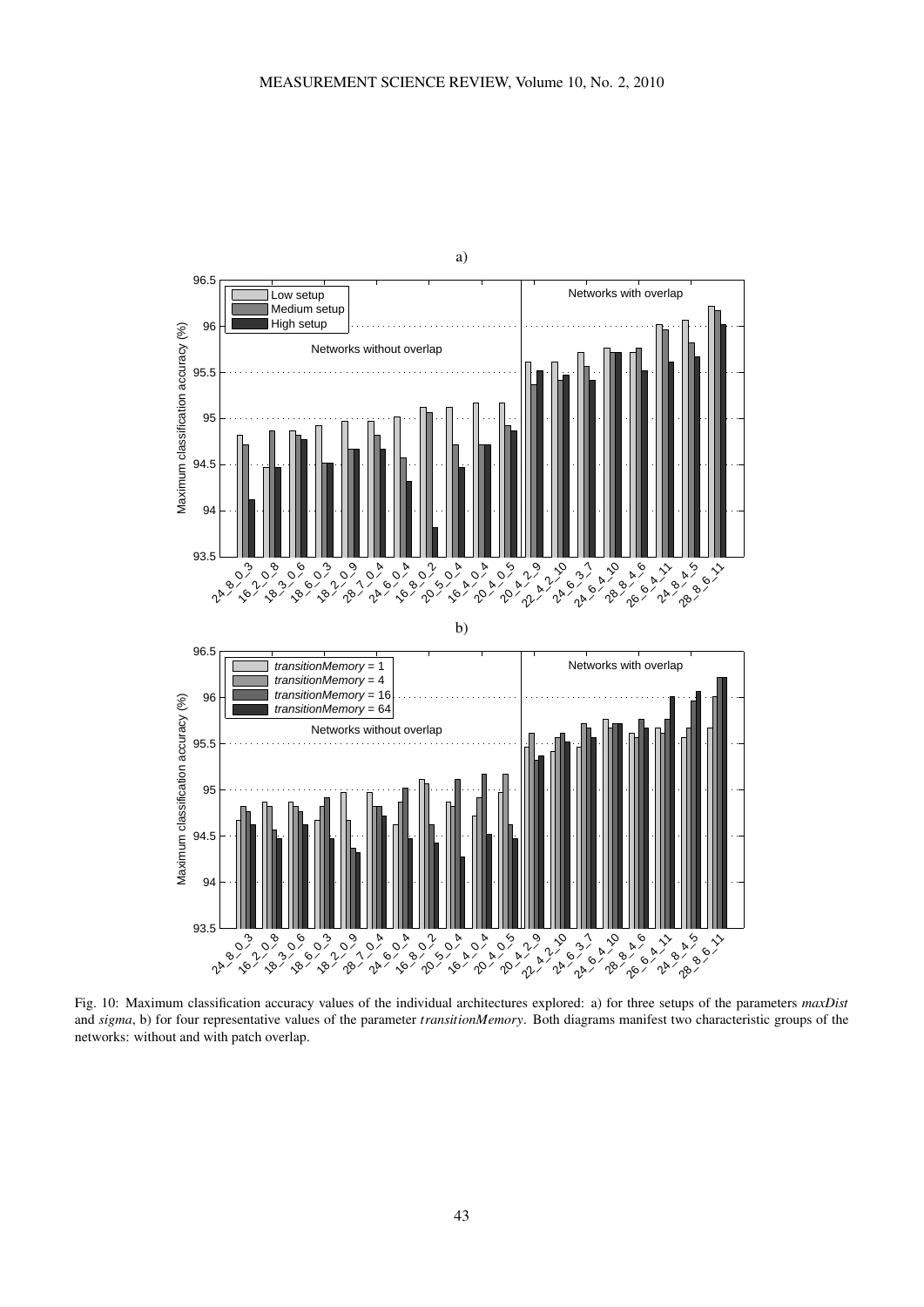<span id="page-16-0"></span>

Fig. 11: a) The plot of the maximum classification accuracy vs the parameter *requestedGroupCount* for all 19 networks considered. Two groups of the network architectures (without and with the patch overlap), which show different characteristic behavior, are apparent. b) The spatial and temporal reduction factors calculated for the most successful network configuration with respect to each individual network architecture. The architectures are ordered with respect to the obtained maximum classification accuracy.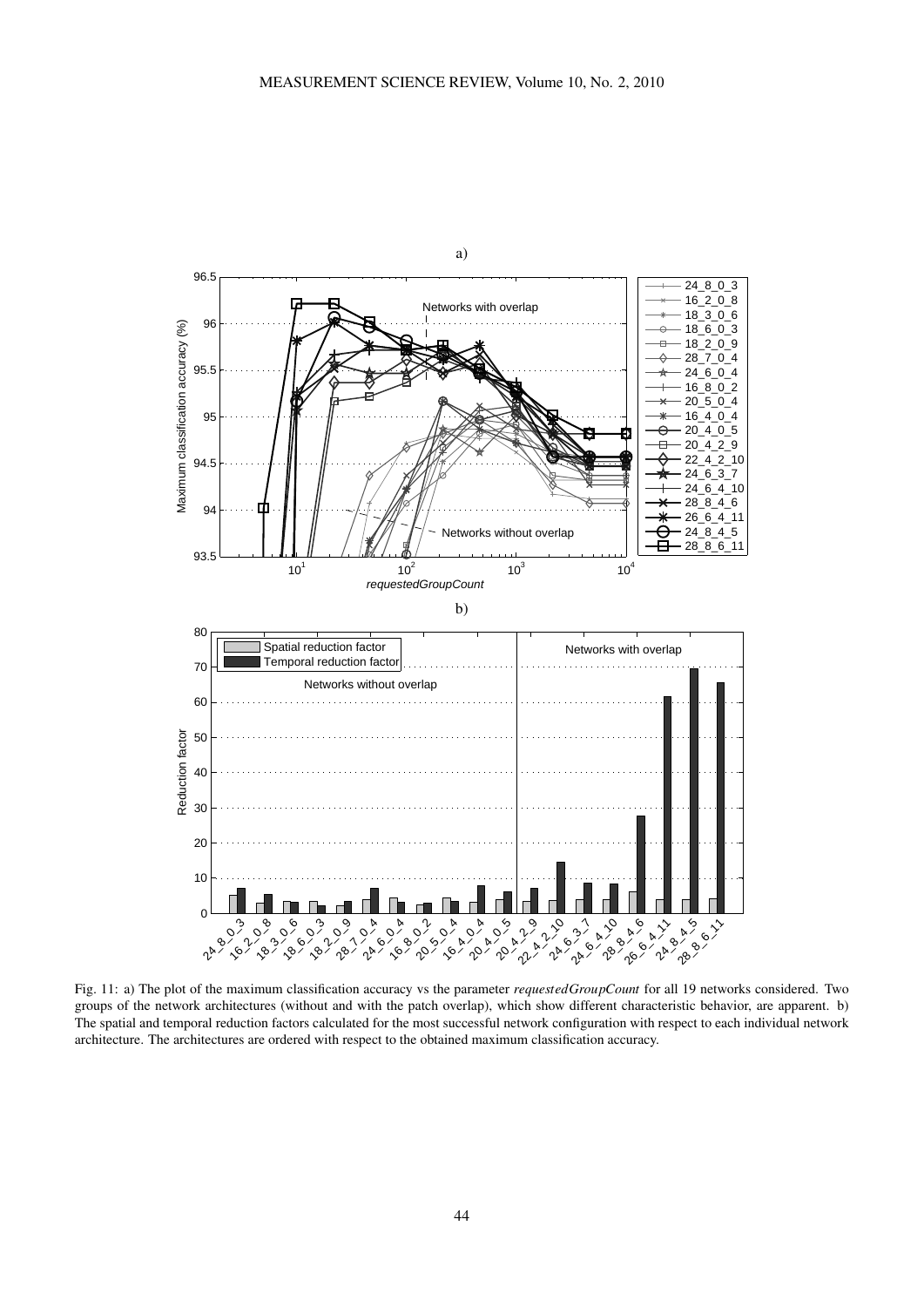<span id="page-17-0"></span>Table 4: All considered HTM network architectures ordered with respect to the obtained maximum classification accuracy. The columns "input patterns", "spatial coincidences" and "temporal groups" summarize the mean numbers of the unique patterns, the detected coincidences and the temporal groups within the nodes of the particular HTM architecture, respectively. The gray rows stand for three most successful architectures which are also distinguished by high values of the temporal reduction factor (*B*/*C*).

|               | Input    | <b>Spatial</b> | Temp.   |       | <b>Reduction</b> |          |
|---------------|----------|----------------|---------|-------|------------------|----------|
| Architecture  | patterns | coinc.         | groups  |       | factor           | Accuracy |
|               | (A)      | (B)            | (C)     | (A/B) | (B/C)            | $(\%)$   |
| $24\_8\_0\_3$ | 5130.33  | 981.11         | 138.78  | 5.23  | 7.07             | 94.82    |
| 16 2 0 8      | 3356.03  | 1170.44        | 212.45  | 2.87  | 5.51             | 94.87    |
| 18 3 0 6      | 3861.67  | 1148.44        | 363.47  | 3.36  | 3.16             | 94.87    |
| 18 6 0 3      | 5810.11  | 1717.56        | 813.67  | 3.38  | 2.11             | 94.92    |
| 18 2 0 9      | 2726.19  | 1204.67        | 350.64  | 2.26  | 3.44             | 94.97    |
| 28 7 0 4      | 3409.38  | 866.56         | 120.81  | 3.93  | 7.17             | 94.97    |
| 24 6 0 4      | 4091.75  | 919.56         | 294.13  | 4.45  | 3.13             | 95.02    |
| 16 8 0 2      | 7278.00  | 2892.50        | 1000.00 | 2.52  | 2.89             | 95.12    |
| 20 5 0 4      | 4707.69  | 1098.13        | 324.00  | 4.29  | 3.39             | 95.12    |
| 16 4 0 4      | 5359.88  | 1682.75        | 215.00  | 3.19  | 7.83             | 95.17    |
| 20, 4, 0, 5   | 3871.80  | 1014.84        | 163.76  | 3.82  | 6.20             | 95.17    |
| 20 4 2 9      | 4502.93  | 1295.85        | 182.95  | 3.47  | 7.08             | 95.62    |
| 22 4 2 10     | 3871.45  | 1056.70        | 72.57   | 3.66  | 14.56            | 95.62    |
| 24 6 3 7      | 4750.86  | 1190.73        | 138.39  | 3.99  | 8.60             | 95.71    |
| 24 6 4 10     | 5003.13  | 1304.71        | 155.33  | 3.83  | 8.40             | 95.76    |
| 28 8 4 6      | 4718.61  | 767.47         | 27.64   | 6.15  | 27.77            | 95.76    |
| 26 6 4 11     | 4395.42  | 1092.98        | 17.74   | 4.02  | 61.60            | 96.01    |
| 24 8 4 5      | 6072.36  | 1530.16        | 22.00   | 3.97  | 69.55            | 96.06    |
| 28 8 6 11     | 5315.35  | 1301.15        | 19.84   | 4.09  | 65.57            | 96.21    |

duction, it would be justified to consider this architecture as non-optimal.

#### 6.5. Overall the best HTM network configuration

Using the best HTM network architecture 28\_8\_6\_11, which resulted from the above described basic parameter optimization procedure, we have performed an additional smooth tuning with slightly modified parameter values. For the following values of the HTM controlling parameters:  $maxDist = 312.73$ ,  $sigma = 1247.80$ ,  $TransitionMemory =$ 64, *RequestedGroupCount* = 11, we have reached the highest overall classification accuracy of 96.36%. In Tab. [5](#page-17-1) we present the ultimate classification confusion matrix for 10 hand-written digit classes from the USPS testing set, classified by the best HTM network architecture, using the mentioned parameter values. The highest classification accuracy (99.44%) has been achieved for the digit "9", and the lowest one (93.37%) for the digit "3".

Eventually, we were interested in a comparison of the performance of the best HTM network configuration in relation to the digits which we declared as "unidentifiable" (erroneous labeling or too distorted shape) in Section [4.2.](#page-5-1) In Fig. [12](#page-18-0) we display all the symbols which have been misclassified by the best HTM network. Note that 13 of 14 "unidentifiable" digits (marked by the crossed squares) are present in the set of HTM misclassified symbols. Despite the presence of substantial distortions, the testing digit #266 ("4") has been correctly classified.

<span id="page-17-1"></span>Table 5: The classification confusion matrix of 10 digit classes for the best HTM network configuration 28  $8, 6, 11$ .

| <b>Predicted</b> | <b>True group</b> |                 |                |                   |                |               |                |               |                   |                   |
|------------------|-------------------|-----------------|----------------|-------------------|----------------|---------------|----------------|---------------|-------------------|-------------------|
| group            | $\overline{402}$  | $\overline{55}$ | (62)           | $\overline{``3"}$ | $\overline{4}$ | $\frac{1}{5}$ | $\overline{5}$ | $\frac{1}{2}$ | $\overline{``8"}$ | $\overline{``q"}$ |
| $\mathfrak{so}$  | 355               | 0               |                | $\Omega$          | 0              | 3             | $\Omega$       | $\theta$      |                   | $\Omega$          |
| 551              | $\Omega$          | 256             | 0              | 0                 |                | 0             | 0              | $\Omega$      | 0                 | 0                 |
| (2)              |                   | 0               | 186            | 3                 |                |               |                | 0             | $\mathfrak{D}$    | 0                 |
| (3)              | 0                 | 0               | 5              | 155               | 0              |               | 0              |               | 3                 | 0                 |
| 49               | 0                 | 4               | $\mathfrak{D}$ | 0                 | 191            | $\Omega$      | 4              | 5             | 0                 |                   |
| 5,5              | 0                 | $\Omega$        | $\Omega$       | 7                 | 0              | 155           | 4              | $\Omega$      |                   | 0                 |
| 46               | 0                 | 3               | 0              | 0                 |                | $\Omega$      | 161            | $\Omega$      | 0                 | 0                 |
| 557              | $\overline{c}$    |                 | C              | 0                 |                | 0             | 0              | 141           | 0                 | 0                 |
| 49               | 0                 | 0               | C              | 0                 | 0              | 0             | 0              | $\Omega$      | 158               | $\Omega$          |
| «9"              |                   | 0               | 0              |                   | 5              | 0             | 0              | $\Omega$      |                   | 176               |
| Accuracy         | 98.89             |                 | 93.94          |                   | 95.50          |               | 94.71          |               | 95.18             |                   |
| $(\%)$           |                   | 96.97           |                | 93.37             |                | 96.88         |                | 95.92         |                   | 99.44             |

#### 7. CONCLUSIONS

The focus of this paper is in a systematic exploration of possibilities how to optimize several important controlling parameters of the Hierarchical Temporal Memory network when applied to a problem of visual pattern recognition. This model, as outlined in Section [2,](#page-1-0) represents a biologically inspired memory-prediction network model that takes advantage of the Bayesian belief propagation and revision techniques. As any optimization of the HTM parameters has to be inevitably tailored to the data being processed, the first task was to select suitable data. We decided for the well-known USPS database of hand-written digits which serves as a suitable starting point for applying the HTM to more complex PR problems in the future. The important advantage of selecting the USPS database was that a great number of benchmarks were performed for different classification methods. In spite of this advantage, several recent papers reported on some defects occurred in the generation of this data set. Therefore in Section [4.3](#page-6-1) we have analyzed in details the distributions of individual digit classes and differences between the given training and testing subsets of the whole database. The results of the permutation test, based on the so-called randomization distribution, showed significant differences ( $p$ -value  $\leq 0.05$ ; see the right part of Tab. [1\)](#page-6-0) between the training and testing sets in 7 from 10 digit classes. This means that the generation process was either not random or the current random selection is highly improbable. We think that the PR community which still uses the USPS database should be aware of these findings and may initiate a generation of statistically more reliable data. Furthermore, we have found 5 undoubtedly incorrectly labeled digits in the training set, and 14 severely distorted or falsely labeled digits in the testing set. We have removed defective digits from the training set, however, for preserving equivalent benchmark conditions, we retained the defective digits in the testing set. Only for a demonstration of the influence of these defect digits on the recognition accuracy, we have removed them from the testing set and performed tests with the best found HTM configuration.

For any implementation of the HTM network the design of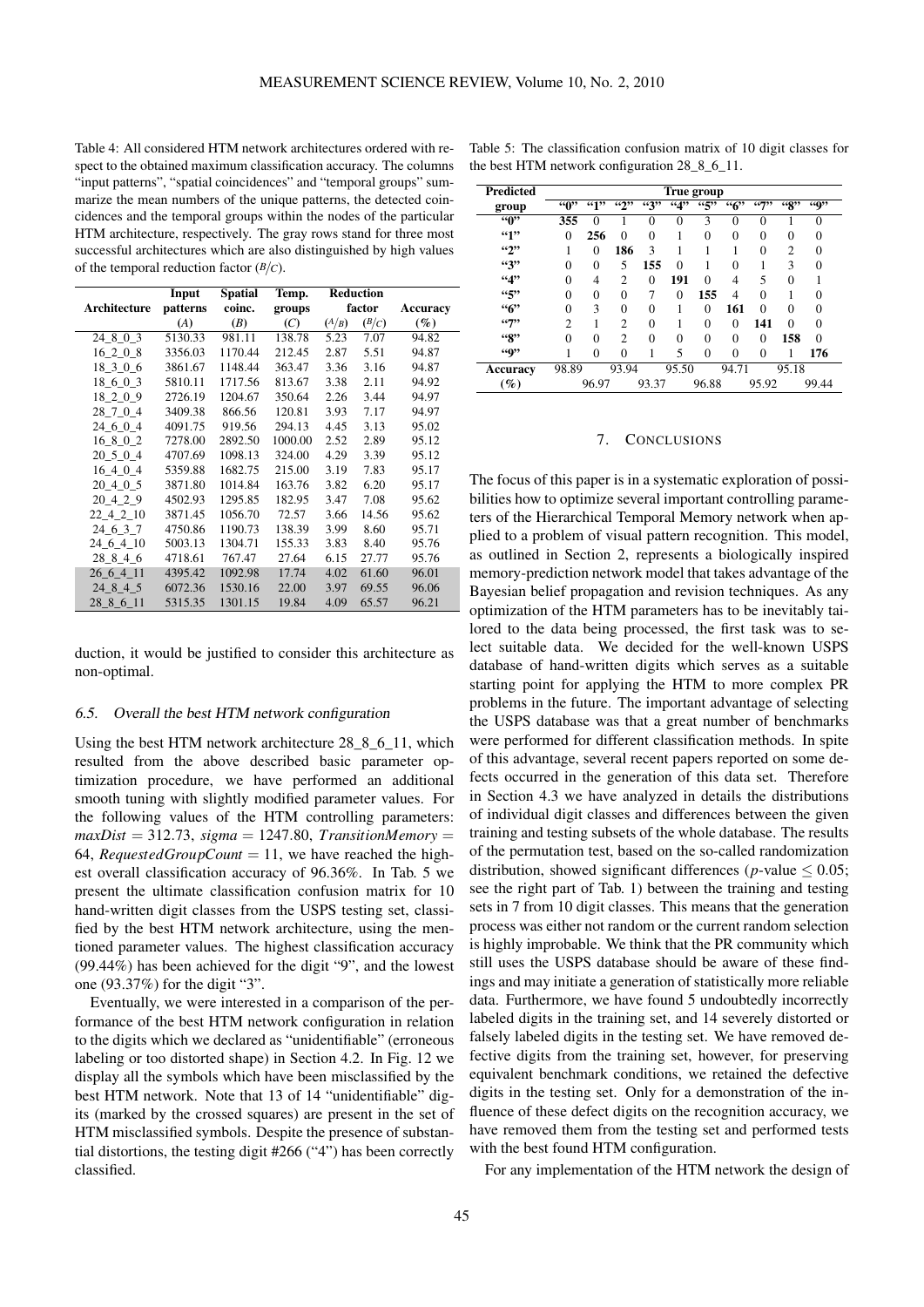<span id="page-18-0"></span>

Fig. 12: All classification errors produced by the best HTM network. The crossed digits belong to the set that has been suggested for removal from the USPS testing set due to the presence of labeling er-rors or severe distortions (see Section [4.2\)](#page-5-1). The denotation  $x \to y$ stands for misclassification of the true digit *x* as the digit *y*.

a module responsible for forming virtual temporal sequences for the static training data is important. There are several such modules, called explorers, implemented in the NuPIC platform by Numenta. Basically, all these modules generate smooth temporal sequences suitable for learning, thereby blow up the training set, because every training pattern varied and presented to the network in several versions. However, such an expansion of the training set turned out unacceptable regarding the correct benchmarking of the HTM model. Therefore, we have proposed an alternative method for construction of the training sequence consisting of only original training images. The method is based on a greedy algorithm which orders the digits within each class according to their mutual distances (in  $L<sub>2</sub>$  metric). Such an ordered sequence of images is then considered as a virtual temporal sequence suitable for training the HTM network. The proposed approach has no negative influence on the HTM performance in this particular application, but it saves memory and computational time significantly.

Each level of any HTM architecture is fully determined by three parameters – *patch size*, *overlap*, and *retina size.* The patch size determines the extent of the node's field of view. The overlap parameter controls how significant is an overlap between patches of any two neighboring nodes. The retina size specifies the size of an input image and defines the possible ranges of the previous two parameters. However, their particular values which would be optimal for the given PR task, are variable and not a priory known. The additional parameter of the HTM architecture is the *grid size* which is dependent on the previous three parameters*.* It turned out that a deeper study of the influence of the patch size and overlap values on the network performance, needs to restrict our research only to the single-level HTM networks.

In the paper we have introduced a novel view of relation between the first two parameters of the HTM architecture (the patch size and the overlap). Given the retina size, instead of considering all possible overlaps for all possible patch sizes, we set the methodological requirement for a reasonable combination of the patch and overlap values that is given by the homogeneous usage of a certain central part of the retina. This requirement is anchored in observations that the arbitrary value of the overlap for the given patch size may result in preferring some of the retinal pixels in construction of the output of the first network level. To avoid such undesirable behavior, 19 admissible architectures have been selected for the USPS classification task. In Fig. [7](#page-10-0) the results of the pixel coverage simulation for all 19 architectures are demonstrated which correspond to such patch sizes and overlaps which guarantee the homogeneous usage of at least the central area containing the original digit images ( $16 \times 16$  pixels). Only these architectures have been included in the further analysis.

At each HTM level, for controlling the node's learning and inference processes, the following four parameters are used: *maxDist, sigma, transitionMemory*, and *requestedGroupCount*. In the existing works on various HTM applications, the search for the optimum values of all these parameters is left solely on the user's computer experimentation. However, this job is feasible only under strong constraints on parameter working spaces, thus enabling to reach only their suboptimal solutions.

The experiments with the HTM using empirically found "optimum" values of the parameter *maxDist* revealed that the spatial pooling procedure tends to ignore the density of the input data, thereby inevitably leads to highly non-optimal recognition rates. In the paper a novel method for estimation of the parameter *maxDist* is proposed that is based on some principles used in fractal theory. We have analyzed properties of the data clouds (representing digit fragments) in highdimensional spaces, interpreted as low-dimensional manifolds, by the approach similar to the *box counting* method (see Section [5.3\)](#page-9-1). We have developed a procedure for estimating the turning point position of the power-low decay of the scaling function (i.e., *mean number of detected coincidences* vs *maxDist*) in the log-log scale (see Fig. [8\)](#page-12-0). A common *maxDist* optimum for all nodes in the given level is calculated by averaging the coincidence numbers over all nodes. The obtained values of the *maxDist* optimum are summarized in Tab. [2.](#page-11-0)

For the inference, applied to a pattern presented to the already learned level of the HTM network, the belief values are calculated using the Gaussian function [\(1\)](#page-3-0) with the only con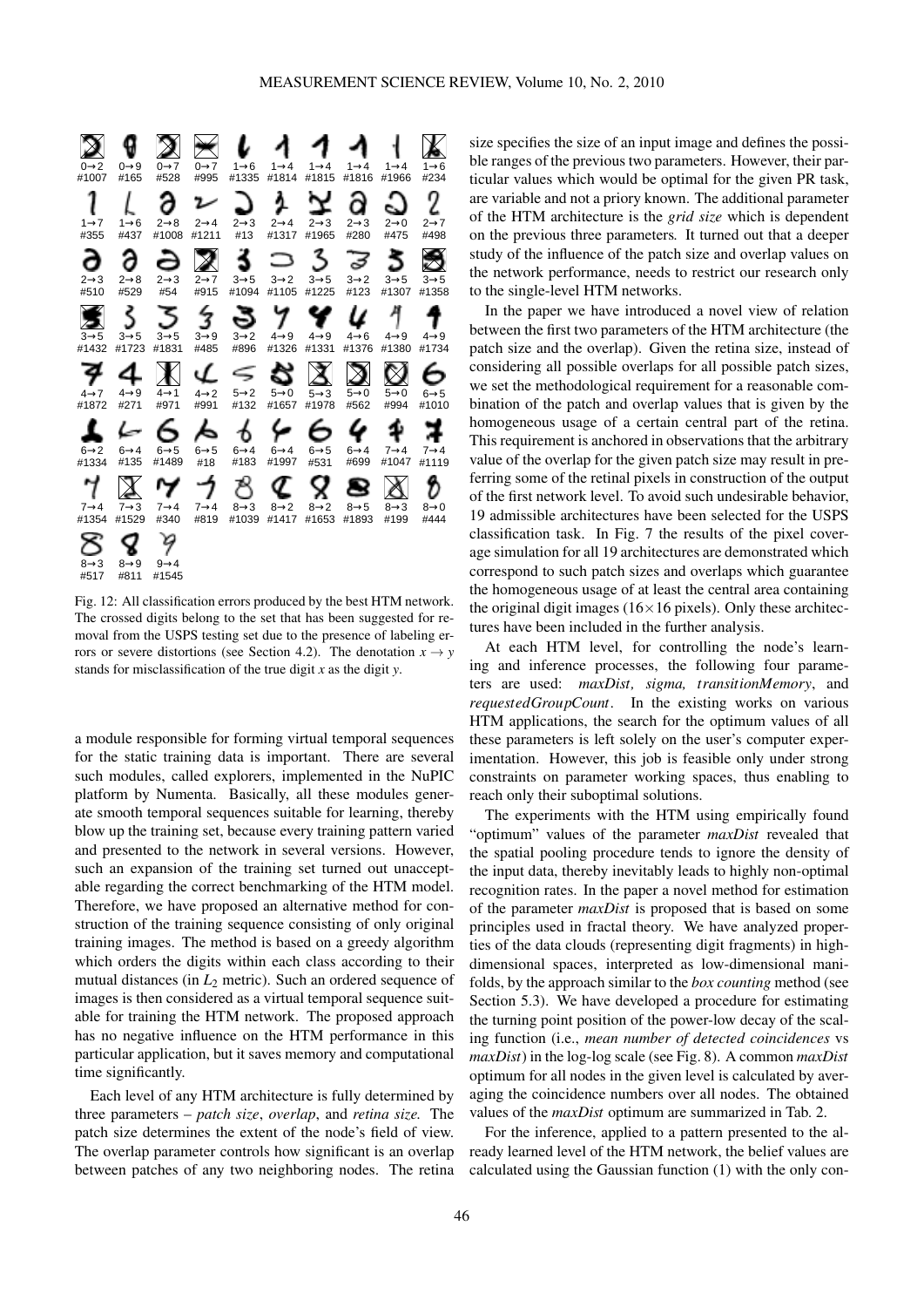trolling parameter *sigma*. The main task of the Gaussian inference is to appropriately cover gaps between the coincidences memorized in the node. The optimum value of this parameter should guarantee a desired generalization and it is closely related to the distribution of the distances between the fixed set of coincidences and all possible input patterns for the given node. Therefore we were interested in investigation of the way by which the parameter *sigma* can mediate the relation of the distance distribution to the distribution of the beliefs. Since there is no particular reason to prefer a specific subrange of the belief values, we have formulated the task to find such an optimum *sigma* that yields a maximally uniform coverage of the interval  $(0,1)$  after the distance transformation. For solving this task we proposed a method that maximizes the entropy of the belief distribution. The assumption of the simplest possible two-bin discretization of this distribution has finally arrived at the formula [\(6\)](#page-12-2) in which the optimum value of *sigma* for the one fixed coincidence is given by introducing the median of the distance distribution into the Gaussian inference function. The optimum value for the whole node is obtained as the median value over all the coincidences within the node. Finally the global optimum *sigma* value for the whole layer of the nodes is found as a weighted average of the node's optima.

The search for optimum values of the parameters *transitionMemory* and *requestedGroupCount* lead to the finding of two characteristically distinguished groups of architectures with respect to the obtained maximum classification accuracy. The more successful architectures with various overlaps achieve greater MCA values for higher values of the parameter *transitionMemory* (see Fig. [10\)](#page-15-0). A conclusion can be drawn that these architectures are able to better utilize the temporal information contained in the training sequence. If we plot the values of MCA in relation to the parameter *requestedGroupCount* (see Fig. [11\)](#page-16-0) a similar division into two different architecture groups can be observed. The architectures without patch overlap achieve generally lower MCA values and prefer much higher values of the *requestedGroupCount*. The architectures with various patch overlaps achieve better results for small values of *requestedGroupCount*. They can significantly benefit from the temporal information in the data.

In Tab. [6](#page-19-0) the final overview of the classification results is summarized. It contains the classification accuracy values achieved by various conventional classifiers benchmarked in the cited literature and those achieved by the three previously published HTM implementations. The classification accuracy of our HTM network with systematically optimized parameters slightly outperforms all the previous HTM implementations, however, the difference is not statistically significant (see confidence intervals in Tab. [6\)](#page-19-0). Considering the accuracy confidence interval, this result is only significantly better than the *Optimal margin classifier* (95.40%) and classifiers below. On the other hand, it is significantly worse than the *Boosted neural nets* (97.40%) and methods above. Therefore, all four HTM implementations, as well as the both *Vir-* <span id="page-19-0"></span>Table 6: The overview of different classification methods applied to the USPS classification problem [\[9,](#page-20-8) [10\]](#page-20-9).

| <b>Classification method</b>                              | Accur. | Conf. int.      |
|-----------------------------------------------------------|--------|-----------------|
|                                                           | $($ %) | $( %)$ ***      |
| Human error rate $(1)$                                    | 98.49  |                 |
| Combination of tangent vector and local<br>representation | 98.00  |                 |
| Feature-based virtual SVM                                 | 97.66  |                 |
| Human error rate (2)                                      | 97.50  |                 |
| Tangent distance *                                        | 97.40  |                 |
| Boosted neural nets *                                     | 97.40  |                 |
| Virtual SVM (local kernel)                                | 97.00  |                 |
| Single level HTM (this study) $**$                        | 96.99  | $96.22 - 97.77$ |
| Virtual SVM                                               | 96.80  |                 |
| Local learning *                                          | 96.70  |                 |
| Single level HTM (this study)                             | 96.36  | $95.52 - 97.20$ |
| Two level HTM (Java implementation) [11]                  | 96.32  |                 |
| Two level HTM (NuPIC "Pict. Demo") [13]                   | 96.26  |                 |
| HTM with "eye movements" $[14]$                           | 96.26  |                 |
| <b>SVM</b>                                                | 96.00  |                 |
| Optimal margin classifier                                 | 95.40  |                 |
| LeNet1 <sup>*</sup>                                       | 95.00  |                 |
| Nearest-neighbor *                                        | 94.10  |                 |

Classifiers trained on the USPS database extended by some machineprinted patterns.

In this case, we have considered the testing set without 14 severely distorted or falsely labeled digits.

The confidence intervals were calculated at the significance level of  $5%$  $(\alpha = 0.05)$  according to Eq. (2) in [\[29\]](#page-21-4).

*tual SVM*s (97.00% and 96.80%), the *Local learning* method (96.70%) and the *SVM* method (96.00%) form a group of classifiers which are not statistically differentiable given the standard USPS testing set. For the completeness, we report also on the HTM performance achieved for the corrected testing set (i.e., excluding the digits which cannot be correctly classified due to the presence of labeling errors or severe distortions). In this case, the achieved classification accuracy has been as much as 96.99%.

The following key original contributions of the presented paper can be summarized:

- the statistical analysis of the USPS digit database,
- a novel method for construction of the training sequences by ordering series of the static images,
- a novel characterization and selection of the acceptable HTM architectures for the given task which uses the analysis of the node's overlaps and the criterion of the homogeneous usage of the retinal pixels in learning and inference procedures,
- a novel method for estimation of the parameter *maxDist* based on the box counting method,
- a novel optimization method for the parameter *sigma* based on the maximization of the entropy of the belief distribution,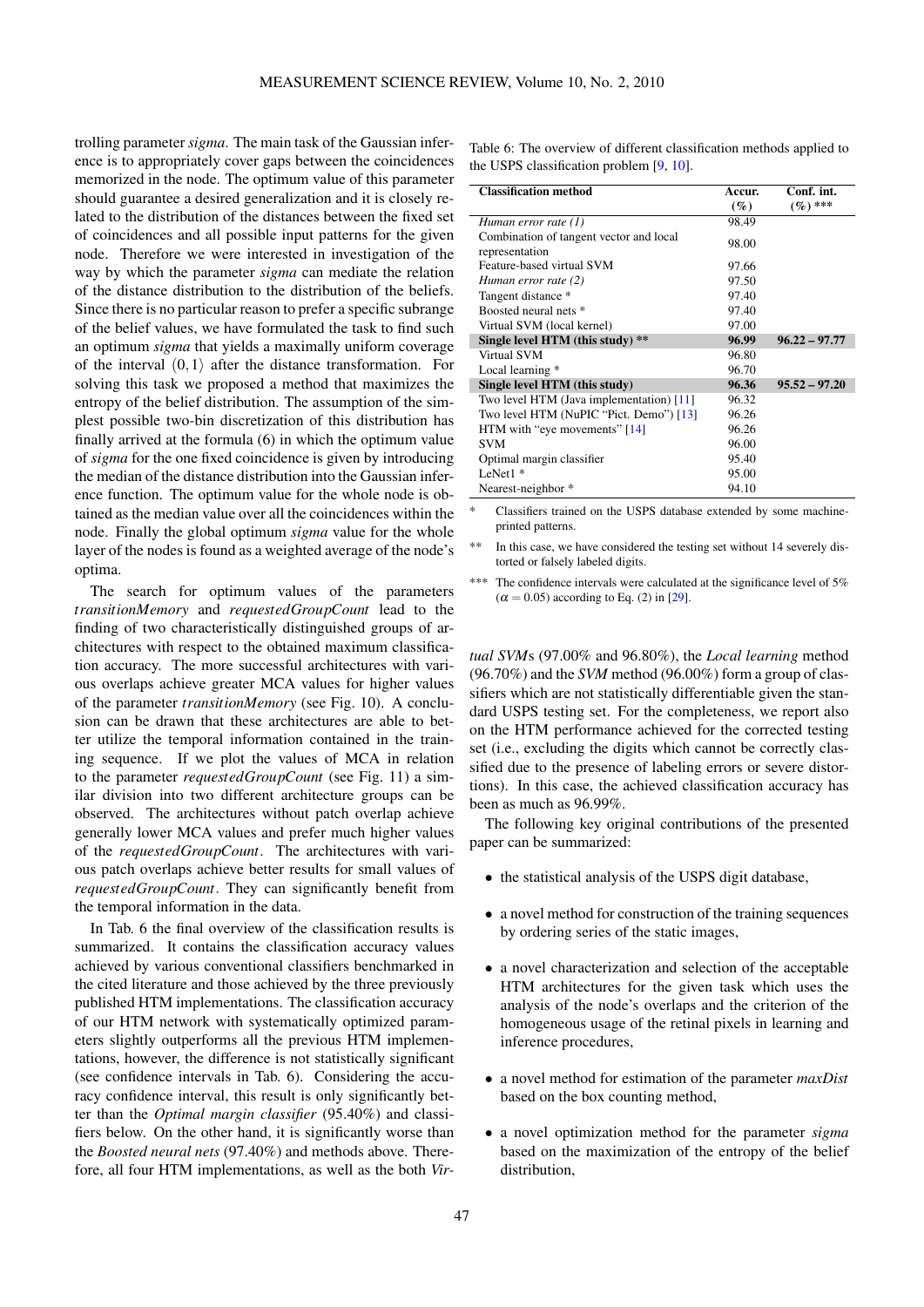• findings based on the analysis of the influences of the parameters *transitionMemory* and *requestedGroupCount* on the HTM network performance.

Since the whole study has been focused solely on the singlelevel HTM architectures which appeared to be sufficient for the given classification problem, no explicit references to the performance of the multi-level architectures could be made. Nevertheless, the proposed methods for estimating operational values of the parameters *maxDist* and *sigma* can equally be applied to the higher levels of the HTM hierarchy. In such a case, however, one may experience memory problems, since the data dimensionality usually rises with the level of the hierarchy.

In the further research into the HTM network structure and methods for optimization of its parameters, we intend to concentrate ourselves on possible improvements of the vector quantization algorithm (spatial pooling) by using more adequate clustering schemes and pattern similarity measures. We will also deal with design and implementational aspects of the multi-level HTM networks which would be suitable for fast detection and classification of visual objects at different scales and locations.

# ACKNOWLEDGMENTS

The research reported in this paper has been partially supported by the Slovak Grant Agency for Science (project No. 2/0019/10).

## **REFERENCES**

- <span id="page-20-0"></span>[1] Felleman, D., van Essen, D. (1991). Distributed hierarchical processing in the primate cerebral cortex. *Cerebral Cortex* (1), 1–47.
- <span id="page-20-1"></span>[2] Serre, T., Oliva, A., Poggio, T. (2007). A feedforward architecture accounts for rapid categorization. In: *Proc. National Academy of Sciences of the USA*, Vol. 15. pp. 6424–6429.
- <span id="page-20-2"></span>[3] Lee, T. S., Mumford, D. (2003). Hierarchical Bayesian inference in visual cortex. *Journal of Optical Society of America* A 20(7), 1434–1448.
- <span id="page-20-3"></span>[4] Dean, T. (2006). Scalable inference in hierarchical generative models. In: *Proc. 9th Int. Symp. on Artificial Intelligence and mathematics*. pp. 1–9.
- <span id="page-20-4"></span>[5] Hawkins, J., Blakeslee, S. (2004). *On intelligence*. Henry Holt and Company, New York.
- <span id="page-20-5"></span>[6] George, D., Hawkins, J. (2009). Towards a mathematical theory of cortical micro-circuits. *PLoS Computational Biology* 5(10). [DOI 10.1371/journal.pcbi.1000532.](http://dx.doi.org/10.1371/journal.pcbi.1000532)
- <span id="page-20-6"></span>[7] George, D., Hawkins, J. (2005). Hierarchical Bayesian model of invariant pattern recognition in the visual cortex. In: *Proc. Int. Joint Conf. on Neural Networks*. Montreal, Canada.
- <span id="page-20-7"></span>[8] Numenta (2007). Zeta1 algorithms reference. Document version 1.0.
- <span id="page-20-8"></span>[9] Dong, J. (2001). Statistical results of human performance on USPS database. Technical report, CEN-PARMI, Concordia University.
- <span id="page-20-9"></span>[10] Dong, J. (2005). HeroSvm 2.1. [http:](http://www.cenparmi.concordia.ca/~jdong/HeroSvm.html) [//www.cenparmi.concordia.ca/~jdong/](http://www.cenparmi.concordia.ca/~jdong/HeroSvm.html) [HeroSvm.html](http://www.cenparmi.concordia.ca/~jdong/HeroSvm.html).
- <span id="page-20-10"></span>[11] Thornton, J. R., Gustafsson, T., Blumenstein, M., Hine, T. (2006). Robust character recognition using hierarchical Bayesian network. In: *Proc. 19th Australian Joint Conf. on Artificial Intelligence, Hobart, Australia*. pp. 1259–1264.
- <span id="page-20-11"></span>[12] Thornton, J. R., Faichney, J., Blumenstein, M., Hine, T. (2008). Character recognition using hierarchical vector quantization and temporal pooling. In: Wobcke, W., Zhang, M. (eds.) *Proc 21st Australasian Joint Conf. Artificial Intelligence*, Vol. Lecture Notes in Computer Science. pp. 562–572.
- <span id="page-20-12"></span>[13] Bobier, B. (2007). Hand-written digit recognition using Hierarchical Temporal Memory. [http:](http://arts.uwaterloo.ca/~cnrglab/?q=system/files/SoftComputingFinalProject.pdf) [//arts.uwaterloo.ca/~cnrglab/?q=system/](http://arts.uwaterloo.ca/~cnrglab/?q=system/files/SoftComputingFinalProject.pdf) [files/SoftComputingFinalProject.pdf](http://arts.uwaterloo.ca/~cnrglab/?q=system/files/SoftComputingFinalProject.pdf).
- <span id="page-20-13"></span>[14] Numenta (2009). Numenta forum: benchmark with USPS handwritten digit dataset. [http://www.](http://www.numenta.com/phpBB2/viewtopic.php?t=224) [numenta.com/phpBB2/viewtopic.php?t=224](http://www.numenta.com/phpBB2/viewtopic.php?t=224).
- <span id="page-20-14"></span>[15] Numenta (2008). Hierarchical temporal memory, concepts, theory, and terminology. Document version 1.8.0.
- <span id="page-20-15"></span>[16] George, D. (2008). How the brain might work: a hierarchical and temporal model for learning and recognition. Ph.D. thesis, Dept. of Electrical Engineering, Stanford University, USA.
- <span id="page-20-16"></span>[17] Numenta (2009). Numenta node algorithms guide, NuPIC 1.7.
- <span id="page-20-17"></span>[18] Johnson, S. T. (1967). Hierarchical clustering schemes. *Psychometrika* 32, 241–254.
- <span id="page-20-18"></span>[19] Numenta (2008). Vision framework guide, NuPIC 1.6.1.
- <span id="page-20-19"></span>[20] Goldberg, D. E. (1989). *Genetic algorithms in search, optimization and machine learning*. Addison-Wesley Longman Publishing Co., Inc., Boston, MA, USA.
- <span id="page-20-20"></span>[21] Wang, C. H., Srihari, S. N. (1988). A framework for object recognition in a visually complex environment and its application to locating address blocks on mail pieces. *Int. Journal of Computer Vision* 2(2), 125–151.
- <span id="page-20-21"></span>[22] Dong, J., Krzyzak, A., Suen, C. Y. (2001). Statistical results of human performance on USPS database. Technical report, Centre of Pattern Recognition and Machine Intelligence, Concordia University.
- <span id="page-20-22"></span>[23] Seewald, A. K.  $(2005)$ . Digits – a dataset for handwritten digit recognition. Technical Report TR-2005-27, OFAI, Wien.
- <span id="page-20-23"></span>[24] Hull, J. J. (1994). A database for hand-written text recognition research. *IEEE Transactions on Pattern*